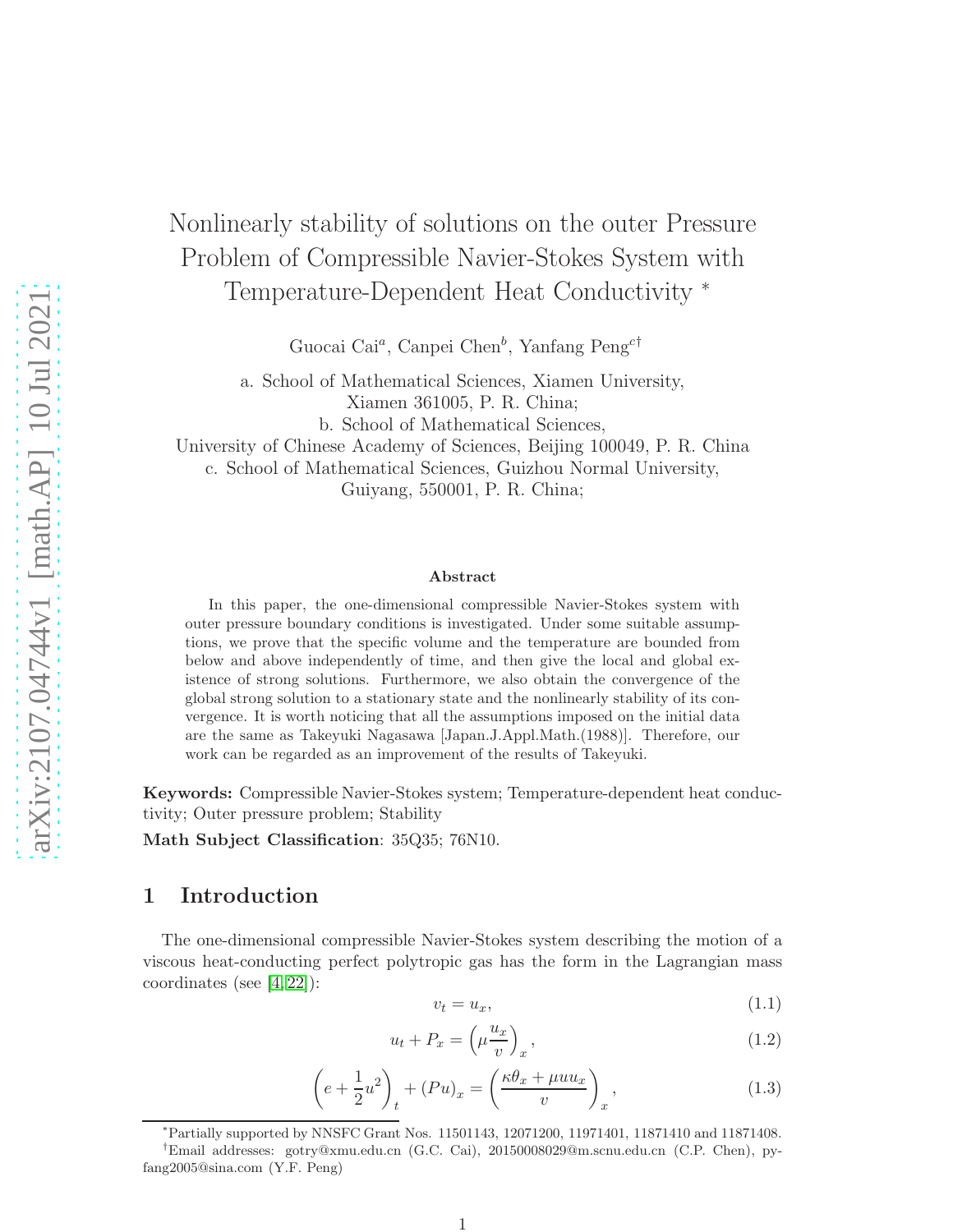where  $t > 0$  is time,  $x \in \Omega = (0, 1)$  denotes the Lagrange mass coordinate, and the unknown functions  $v > 0$ , u and P are the specific volume of the gas, fluid velocity and pressure respectively. In this paper, we focus on ideal polytropic gas, that is, P and e satisfy

$$
P = R\theta/v, \quad e = c_v \theta + \text{const}, \tag{1.4}
$$

where both specific gas constant R and heat capacity at constant volume  $c_v$  are positive constants. The viscosity  $\mu$  and the heat conductivity  $\kappa$  are given by

<span id="page-1-0"></span>
$$
0 < \mu = \tilde{\mu}\theta^{\alpha}, \quad \kappa = \tilde{\kappa}\theta^{\beta}, \tag{1.5}
$$

with constants  $\tilde{\mu}, \tilde{\kappa} > 0$  and  $\alpha, \beta \geq 0$ . The system [\(1.1\)](#page-0-0)-[\(1.5\)](#page-1-0) is supplemented with the initial data for any  $x \in (0,1)$ ,

<span id="page-1-1"></span>
$$
(v, u, \theta)(x, 0) = (v_0, u_0, \theta_0)(x), \tag{1.6}
$$

and the boundary conditions

<span id="page-1-2"></span>
$$
\left(\frac{\mu}{v}u_x - P\right)(0,t) = \left(\frac{\mu}{v}u_x - P\right)(1,t) \triangleq -p(t) < 0, \quad \theta_x(0,t) = \theta_x(1,t) = 0. \tag{1.7}
$$

where the first boundary conditions are called outer pressure boundary conditions. In addition, the initial data  $(1.6)$  should be compatible with the boundary conditions  $(1.7)$ .

A large number of literatures have been devoted to the large-time existence and behavior of solutions to one-dimensional compressible Navier-Stokes equations. For constant coefficients ( $\alpha = \beta = 0$ ) with large initial data, Kazhikhov and Shelukhin [\[16\]](#page-23-1) first showed the global existence of solutions under the following boundary conditions:

<span id="page-1-3"></span>
$$
u(0,t) = u(1,t) = 0, \quad \theta_x(0,t) = \theta_x(1,t) = 0,
$$
\n(1.8)

which mean that the gas is confined into a fixed tube with impermeable gas. From then on, significant progress has been made on the mathematical aspect of the initial boundary value problems, see  $[1-3, 18-20]$  $[1-3, 18-20]$  $[1-3, 18-20]$  and the references therein. Motivated by the fact that in the case of isentropic flow a temperature dependence on the viscosity translates into a density dependence, there is a lot of research work (see [\[3,](#page-22-2)[6,](#page-22-3)[8,](#page-22-4)[9,](#page-22-5)[15,](#page-22-6)[21\]](#page-23-4) and the references therein) concentrating on the case that  $\mu$  is independent of  $\theta$ , and heat conductivity is allowed to depend on temperature in a special way with a positive lower bound and balanced with corresponding constitution relations. In the case that  $\alpha = 0, \beta > 0$  with boundary condition of either [\(1.7\)](#page-1-2) with  $p(t) \equiv 0$  or [\(1.8\)](#page-1-3), Kawohl [\[15\]](#page-22-6), Jiang [\[11,](#page-22-7) [12\]](#page-22-8) and Wang [\[25\]](#page-23-5) established the global existence of smooth solutions for  $(1.1)$ – $(1.3)$ ,  $(1.6)$  under the assumption  $\mu(v) \ge \mu_0 > 0$  for any  $v > 0$  and  $\kappa$  may depend on both density and temperature. Moreover, when  $\alpha = 0$  and  $\beta \in (0, 3/2)$ , Jenssen-Karper [\[10\]](#page-22-9) proved the global existence of a weak solution to  $(1.1)$ – $(1.7)$ . Later on, for  $\alpha = 0$  and  $\beta \in (0, \infty)$ , Pan-Zhang [\[21\]](#page-23-4) obtained the global strong solutions under the non-slip and heat insulated boundary conditions. Recently, Duan-Guo-Zhu [\[5\]](#page-22-10) obtained the global strong solutions of  $(1.1)-(1.7)$  $(1.1)-(1.7)$  under the condition that

<span id="page-1-4"></span>
$$
(v_0, u_0, \theta_0) \in H^1 \times H^2 \times H^2. \tag{1.9}
$$

And then, Huang-Shi-Sun [\[7\]](#page-22-11) relaxed the initial condition [\(1.9\)](#page-1-4) to

$$
(v_0, u_0, \theta_0) \in H^1 \times H^1 \times H^1. \tag{1.10}
$$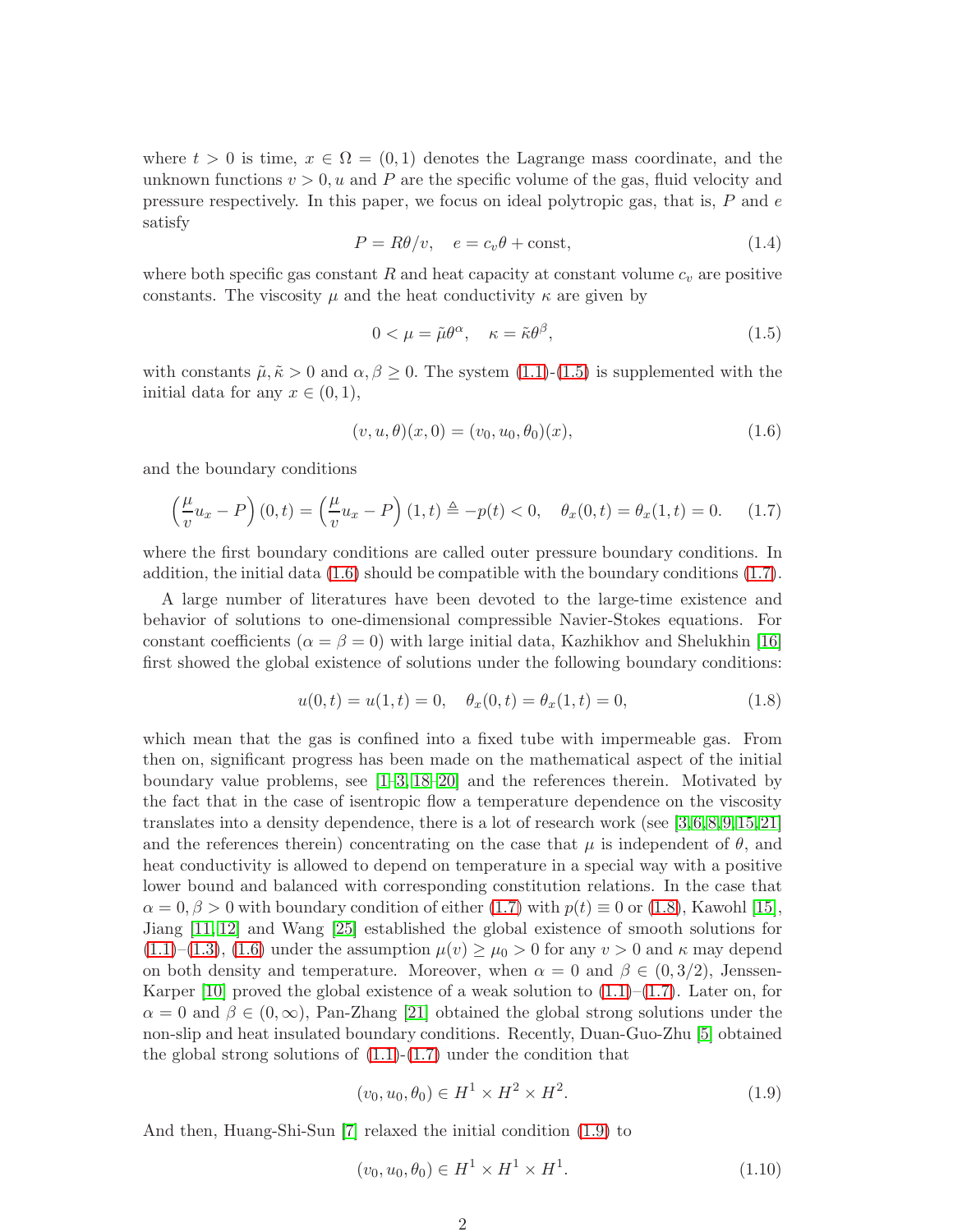On the other hand, concerning the large-time behavior of the strong solutions to  $(1.1)-(1.6)$  $(1.1)-(1.6)$  $(1.1)-(1.6)$  and  $(1.8)$ , Kazhikhov [\[13\]](#page-22-12) first proved that for the case  $\alpha = \beta = 0$ , the strong solution is nonlinearly exponentially stable as time tends to infinity. More recently, Huang-Shi [\[9\]](#page-22-5) extended the same result to  $\alpha = 0, \beta > 0$ . However, it should be pointed out here that the method used in [\[13\]](#page-22-12) relies heavily on the non-degeneracy of both the viscosity  $\mu$  and the heat conductivity  $\kappa$ , so that it can not be applied directly to the degenerate and nonlinear case  $(\alpha = 0, \beta > 0)$ .

When it comes to the outer pressure problem  $(1.1)-(1.7)$  $(1.1)-(1.7)$  with  $\alpha = \beta = 0$ , Takeyuki Nagasawa [\[23\]](#page-23-6) showed the convergence of the solutions to a stationary state and the rate of its convergence under some suitable assumptions. However, whether the same results are still hold for the system  $(1.1)-(1.7)$  $(1.1)-(1.7)$  with  $\alpha = 0, \beta > 0$  remains open. One of our purposes is to give a positive answer to this problem. In fact, we establish the existence of the strong solutions for the problem  $(1.1)-(1.7)$  $(1.1)-(1.7)$  and study the large-time stability under the additional assumptions [\(1.14\)](#page-2-0) and [\(1.15\)](#page-2-1), more precisely, we have main results as follows.

<span id="page-2-2"></span>Theorem 1.1. Suppose that

$$
\alpha = 0, \quad \beta > 0, \quad 0 < p(t) \in C^1[0, +\infty),
$$

and the initial data  $(v_0, u_0, \theta_0)$  satisfies

$$
(v_0, u_0, \theta_0) \in H^1(0, 1), \inf_{x \in [0, 1]} v_0(x) > 0, \inf_{x \in [0, 1]} \theta_0(x) > 0.
$$
 (1.11)

Then the initial-boundary-value problem  $(1.1)-(1.7)$  $(1.1)-(1.7)$  $(1.1)-(1.7)$  has a unique global strong solution  $(v, u, \theta)$  such that for each  $T > 0$ ,

<span id="page-2-4"></span>
$$
\begin{cases} v, u, \theta \in L^{\infty}(0, T; H^{1}(0, 1)), \\ v_t \in L^{\infty}(0, T; L^{2}(0, 1)) \cap L^{2}(0, T; H^{1}(0, 1)), \\ u_x, \theta_x, u_t, \theta_t, v_{xt}, u_{xx}, \theta_{xx} \in L^{2}((0, T) \times (0, 1)). \end{cases}
$$
(1.12)

Moreover,

$$
C^{-1} \le v(x,t) \le C, \quad C^{-1} \le \theta(x,t) \le C,\tag{1.13}
$$

where  $C$  is a positive constant depending on the initial data and  $T$ .

The following theorem indicates that the conclusion of Theorem [1.1](#page-2-2) is uniform with respect to  $t$  and the global strong solution tends to a stationary state as time goes away, if one further assumes that  $p(t)$  satisfies

<span id="page-2-0"></span>
$$
m_p \triangleq \inf_{t \in [0, +\infty)} p(t) > 0
$$
\n(1.14)

and

<span id="page-2-1"></span>
$$
I_p \triangleq \int_0^{+\infty} |p'(t)| dt < +\infty.
$$
 (1.15)

<span id="page-2-3"></span>**Theorem 1.2.** Under the assumptions of Theorem [1.1,](#page-2-2) suppose that  $p(t) \in C^1[0,\infty)$ satisfies  $(1.14)$  and  $(1.15)$  in addition. Then the initial-boundary-value problem  $(1.1)$ -[\(1.7\)](#page-1-2) has a unique global strong solution  $(v, u, \theta)$  satisfying

$$
\begin{cases} v, u, \theta \in L^{\infty}(0, \infty; H^{1}(0, 1)), \\ v_t \in L^{\infty}(0, \infty; L^{2}(0, 1)) \cap L^{2}(0, \infty; H^{1}(0, 1)), \\ u_x, \theta_x, u_t, \theta_t, v_{xt}, u_{xx}, \theta_{xx} \in L^{2}((0, \infty) \times (0, 1)), \end{cases}
$$
(1.16)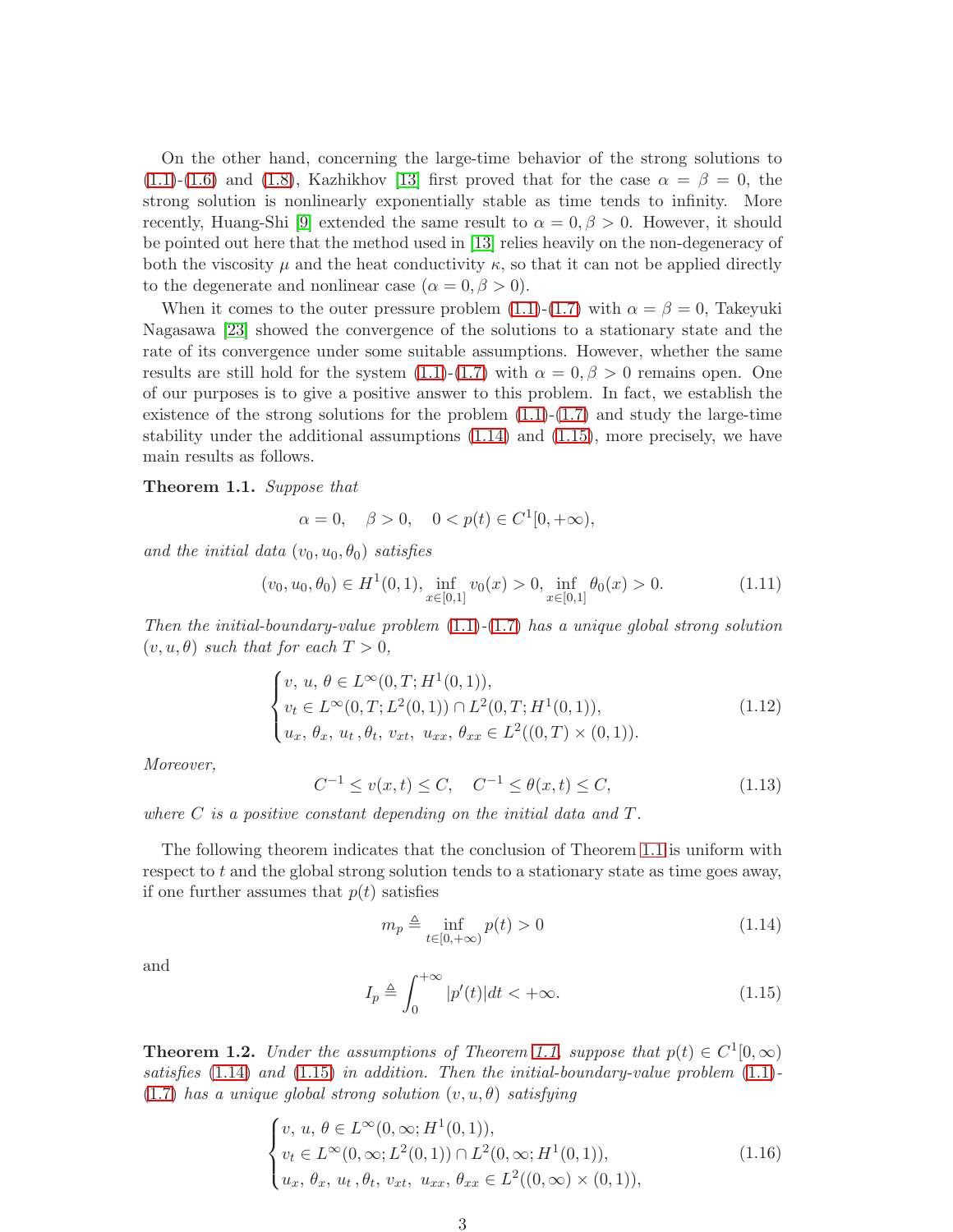and for any  $(x, t) \in (0, 1) \times (0, +\infty)$ ,

$$
C^{-1} \le v(x,t) \le C, \quad C^{-1} \le \theta(x,t) \le C
$$

with some positive constant C depending only on the initial data. Moreover,  $(v, u, \theta)$ converges to a stationary state  $(\hat{v}, \hat{u}, 0)$  in  $H^1(0, 1)$  as  $t \to +\infty$ , where

<span id="page-3-1"></span>
$$
\hat{v} \triangleq \frac{1}{2\bar{P}} \left\{ \int_0^1 \left( \frac{u_0^2}{2} + \theta_0 + p(0)v_0 \right) dx + \int_0^{+\infty} p'(\tau) \int_0^1 v(x,\tau) dx d\tau \right\} \tag{1.17}
$$

and

<span id="page-3-2"></span>
$$
\hat{\theta} \triangleq \frac{1}{2} \left\{ \int_0^1 \left( \frac{u_0^2}{2} + \theta_0 + p(0)v_0 \right) dx + \int_0^{+\infty} p'(\tau) \int_0^1 v(x,\tau) dx d\tau \right\} \tag{1.18}
$$

with

$$
\bar{P} \triangleq \lim_{t \to +\infty} p(t). \tag{1.19}
$$

Similar to the proof of Theorem 3 in [\[23\]](#page-23-6), we have the following results on rate of convergence of the strong solutions obtained by Theorem [1.2.](#page-2-3)

**Theorem 1.3.** Assume that the assumptions of Theorem [1.2](#page-2-3) hold. Then there exist positive constants  $\lambda_1, \lambda_2(\lambda_1 > \lambda_2)$ , C depending on  $\inf_{t\in[0,+\infty)}p(t), \sup_{t\in[0,+\infty)}$  $t\in[0,+\infty)$  $p(t)$  and initial data such that the strong solution  $(v, u, \theta)$  in Theorem [1.2](#page-2-3) satisfies

$$
\int_0^1 \{u^2 + (v - \hat{v})^2 + (\theta - \hat{\theta})^2 + v_x^2\} dx \le C \exp(-\lambda_1 t) \left\{ \int_0^t \exp(\lambda_1 \tau) F(\tau) d\tau + 1 \right\}, (1.20)
$$

$$
\int_0^1 u_x^2 dx \le C \exp(-\lambda_1 t) \left\{ \int_0^t \exp(\lambda_1 \tau) F(\tau) d\tau + 1 \right\}
$$

$$
+ C \left[ \exp(-\lambda_2 t) \left\{ \int_0^t \exp(\lambda_2 \tau) (F(\tau) + |p'(\tau)|) d\tau + 1 \right\} + (p(t) - \bar{P})^2 \right], (1.21)
$$

$$
\int_0^1 \theta_x^2 dx \le C \exp(-\lambda_2 t) \left\{ \int_0^t \exp(\lambda_2 t) (F(\tau) + |p'(\tau)|) d\tau + 1 \right\} \qquad (1.22)
$$

where

<span id="page-3-0"></span>
$$
Y(t) \triangleq \exp\left\{ \int_0^t p(\tau) d\tau \right\},\tag{1.23}
$$

$$
F(t) \triangleq \frac{1}{Y^2(t)} + \left(\frac{1}{Y(t)} \int_0^t Y(\tau) (\bar{P} - p(\tau)) d\tau\right)^2 + \int_t^{+\infty} |p'(\tau)| d\tau.
$$

We now make some comments on the analysis of this paper. The key issue is to get the lower and upper bounds of v and  $\theta$  (see [\(2.18\)](#page-8-0), [\(2.19\)](#page-8-1) and [\(2.50\)](#page-17-0)). Compared with [\[7\]](#page-22-11) and [\[23\]](#page-23-6), the main difficulties come from the degeneracy and nonlinearity of the heat conductivity due to  $\beta > 0$  and the outer pressure boundary conditions [\(1.7\)](#page-1-2). Hence, in order to arrive at [\(2.50\)](#page-17-0), some new ideas have to be involved here, which are based on three technical treatments. First, applying the standard energetic estimate  $(2.6)$  and the method in [\[7\]](#page-22-11) yields that the specific volume v is bounded from above and below (see  $(2.12)$  or  $(2.18),(2.19)$  $(2.18),(2.19)$ ). Next, the lower bound of  $\theta$  (see  $(2.22)$ ) is taken into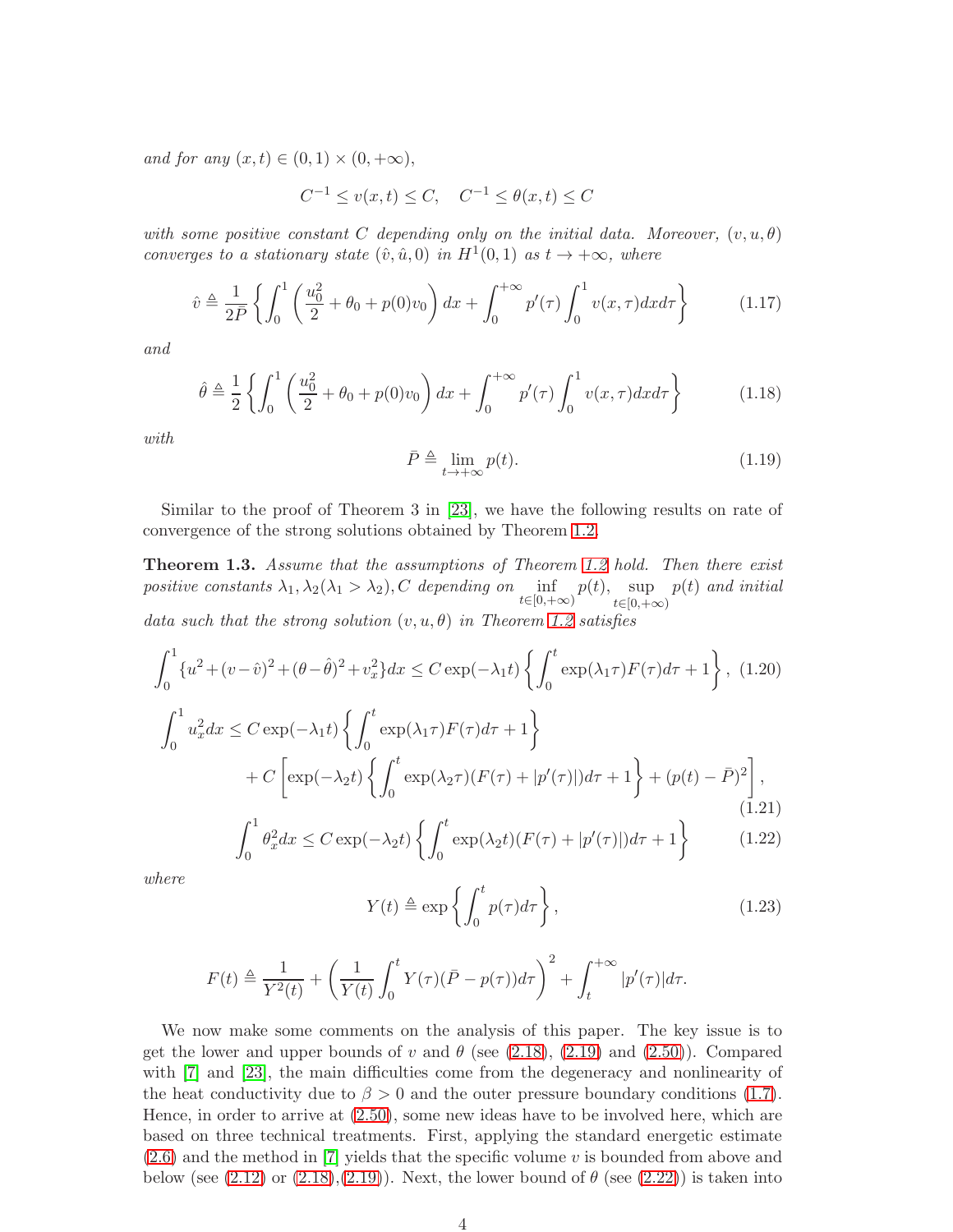account, and it suffices to show that  $\|(\theta^{-1/2} - \alpha_1^{-1/2})\|$  $\binom{-1}{1} + \|L^{\infty}[0,1] \leq C$ . To this end, we multiply  $(2.10)$  by  $(\theta^{-1/2} - \alpha_1^{-1/2})$  $\int_1^{-1/2}$  $\int_1^{p} \theta^{-3/2}$  and apply Gronwall's inequality due to the observation that  $\int_1^T$  $\theta$  $(\theta^{-1/2} - \alpha_1^{-1/2})$  $\int_1^{-1/2}$  $\,)^2 + dt$  can be bounded by  $\int_0^T V(t) dt$  (see [\(2.24\)](#page-9-1) and [\(2.25\)](#page-10-0)). Finally, for  $\beta \in (0,1)$ , multiplying [\(2.10\)](#page-6-1) by  $(\theta^{(1-\beta)/2} - \alpha_2^{(1-\beta)/2})$  ${\theta^{-(1-\beta)/2}}$  +  $\theta^{-(1+\beta)/2}$ , and together with the standard energetic estimate [\(2.6\)](#page-5-0), we obtain for any  $\beta > 0$ ,

$$
\int_0^T \int_0^1 \theta^{-1} \theta_x^2 dx dt \le C,
$$

which not only implies that

$$
\int_0^T \max_{x \in [0,1]} \left| \theta(x,t) - \int_0^1 \theta(x,t) dx \right|^2 dt \le C,
$$

but also yields that the  $L^2((0,T) \times (0,1))$ -norm of  $\theta_x^2$  is bounded provided  $\theta \leq \alpha_2$ . In the case that  $\theta > \alpha_2$ , we multiply  $(2.10)$  by  $(\theta - \alpha_2)_+$  so that the  $L^2((0,T) \times (0,1))$ -norm of  $\theta_x$  can be bounded by the  $L^4(0,T;L^2(0,1))$ -norm of  $u_x$  which plays an important role in obtaining the bound on  $L^2((0,T) \times (0,1))$ -norm of both  $\theta_x$  and  $u_{xx}$  (see Lemma [2.9\)](#page-13-0). All these discussions will be carried out in the next section.

### <span id="page-4-1"></span>2 Proof of Theorem [1.1](#page-2-2)

<span id="page-4-0"></span>We first state the following local existence result which can be proved by applying the contraction mapping principle (c.f.  $[14, 17, 24]$  $[14, 17, 24]$  $[14, 17, 24]$ ).

**Lemma 2.1.** Let  $(1.1)-(1.7)$  $(1.1)-(1.7)$  $(1.1)-(1.7)$  hold. Then there exists some  $T > 0$  such that the initial-boundary-value problem [\(1.1\)](#page-0-0)-[\(1.7\)](#page-1-2) has a unique strong solution  $(v, u, \theta)$  satisfying

$$
\begin{cases} v, u, \theta \in L^{\infty}(0, T; H^{1}(0, 1)), \\ v_t \in L^{\infty}(0, T; L^{2}(0, 1)) \cap L^{2}(0, T; H^{1}(0, 1)), \\ u_t, \theta_t, v_{xt}, u_{xx}, \theta_{xx} \in L^{2}((0, T) \times (0, 1)). \end{cases}
$$

Then, when  $p(t)$  satisfies [\(1.14\)](#page-2-0) and [\(1.15\)](#page-2-1) in addition, we obtain some priori estimates (see  $(2.12)$ ,  $(2.26)$ ,  $(2.41)$ ,  $(2.50)$ ,  $(2.55)$  below), where the constants depend only on the initial data of the problem so that we extend the local solution to the whole interval  $[0, +\infty)$  and establish Theorem [1.2.](#page-2-3)

Without loss of generality, we assume that  $\tilde{\mu} = \tilde{\kappa} = R = c_v = 1$ . Moreover, integrating  $(1.2)$  over  $[0, 1]$  and using  $(1.7)$ , then

$$
\int_0^1 u dx = \int_0^1 u_0 dx.
$$
 (2.1)

Hence, we may assume that

$$
\int_0^1 u_0 dx = 0.
$$
 (2.2)

Unless otherwise stated, we follow the convention that  $C$  is an unspecified positive constant that may vary from expression to expression, even across an inequality (but not across an equality). Also C depends on initial data,  $\beta$  and  $p(t)$  generally, and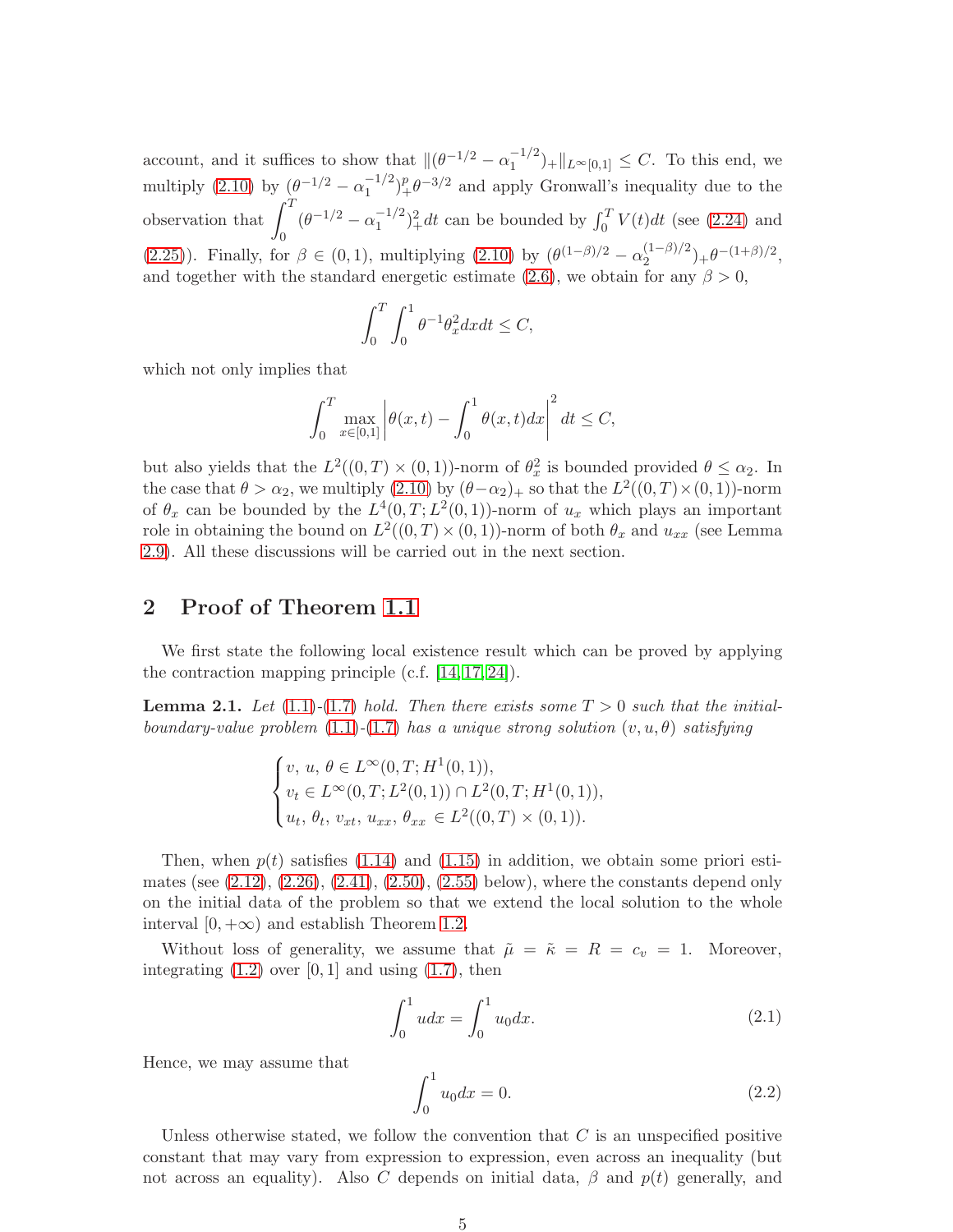the dependence of C on other parameters will be specified within parenthesis when necessary.

<span id="page-5-3"></span>First, we derive the following representation of  $v$  which is essential to arrive at the lower and upper bounds of v.

#### Lemma 2.2. It holds that

<span id="page-5-2"></span>
$$
v(x,t) = \frac{v_0(x)}{B(x,t)Y(t)} \left( 1 + \frac{1}{v_0(x)} \int_0^t B(x,\tau)\theta(x,\tau)Y(\tau)d\tau \right),
$$
 (2.3)

where  $Y(t)$  is defined in  $(1.23)$  and

$$
B(x,t) \triangleq \exp\left\{ \int_0^x (u_0(y) - u(y,t)) dy \right\}.
$$

*Proof.* By  $(1.2)$ , we get

$$
u_t = \left(\frac{u_x}{v} - \frac{\theta}{v}\right)_x.
$$

Integrating this over  $(0, x)$  and using  $(1.7)$  give

<span id="page-5-5"></span>
$$
\left(\int_0^x u dy\right)_t = \frac{u_x}{v} - \frac{\theta}{v} + p(t). \tag{2.4}
$$

Then by  $(1.1)$ ,

<span id="page-5-1"></span>
$$
\left(\int_0^x u dy\right)_t = (\ln v)_t - \frac{\theta}{v} + p(t). \tag{2.5}
$$

Integrating  $(2.5)$  over  $(0, t)$  yields

$$
\ln v = \ln v_0 + \int_0^x (u - u_0) dy + \int_0^t \frac{\theta}{v} d\tau - \int_0^t p(\tau) d\tau,
$$

which implies

$$
v(x,t) = \frac{v_0(x)}{B(x,t)Y(t)} \exp \int_0^t \frac{\theta}{v}(x,\tau)d\tau.
$$

<span id="page-5-4"></span>

This in particular gives  $(2.3)$  and finishes the proof of Lemma [2.2.](#page-5-3)  $\Box$ 

Next, we give the following energetic estimates.

Lemma 2.3. Setting

$$
V(t) \triangleq \int_0^1 \left( \frac{\theta^\beta \theta_x^2}{v \theta^2} + \frac{u_x^2}{v \theta} \right) (x, t) dx,
$$

we have

<span id="page-5-0"></span>
$$
\sup_{0 \le t \le T} \int_0^1 \left( u^2/2 + v - \ln v + \theta - \ln \theta \right) dx + \int_0^T V(s) ds \le C_0,
$$
\n(2.6)

where and in what follows,  $C_0$  and  $C$  are both positive constants depending only on  $\beta$ ,  $||(v_0, u_0, \theta_0)||_{H^1(0,1)}$ ,  $\inf_{x \in [0,1]} v_0(x)$ ,  $\inf_{x \in [0,1]} \theta_0(x)$ ,  $m_{p,T}$ ,  $M_{p,T}$ , and  $I_{p,T}$  with

$$
m_{p,T} \triangleq \inf_{t \in [0,T]} p(t), \quad M_{p,T} \triangleq \sup_{t \in [0,T]} p(t), \quad I_{p,T} \triangleq \int_0^T |p'(t)| dt.
$$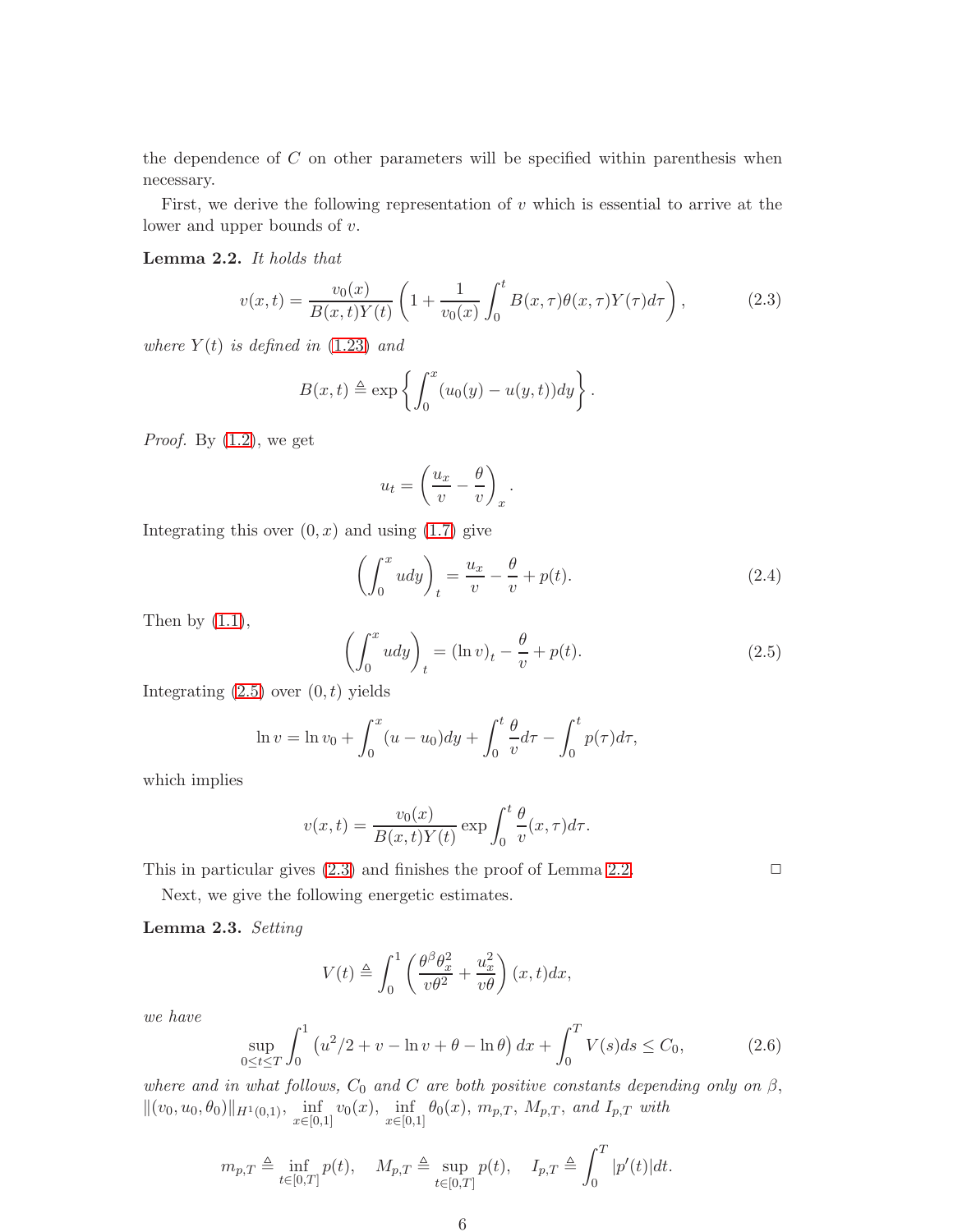*Proof.* First, integrating  $(1.3)$  over  $(0, 1)$  and using  $(1.1)$ ,  $(1.7)$  immediately give

$$
\left(\int_0^1 \left(\theta + \frac{u^2}{2}\right) dx\right)_t = \left(\frac{\theta^\beta \theta_x}{v} + \frac{u(u_x - \theta)}{v}\right)\Big|_{x=0}^{x=1}
$$

$$
= -p(t)(u(1) - u(0)) = -p(t)\int_0^1 u_x dx
$$

$$
= -\left(\int_0^1 p(t)v dx\right)_t + \int_0^1 p'(t)v dx,
$$
\n(2.7)

which implies

<span id="page-6-5"></span>
$$
\int_0^1 \left( \theta + \frac{u^2}{2} + p(t)v \right) dx = \int_0^1 \left( \theta_0 + \frac{u_0^2}{2} + p(0)v_0 \right) dx + \int_0^t p'(\tau) \int_0^1 v dx d\tau
$$
\n
$$
\leq C + \int_0^t |(\ln p(\tau))'| \left( \int_0^1 p(\tau) v dx \right) d\tau.
$$
\n(2.8)

Then by Gronwall's inequality, we have

<span id="page-6-3"></span>
$$
\sup_{0 \le t \le T} \int_0^1 (u^2 + \theta + v) \, dx \le C. \tag{2.9}
$$

Next, by  $(1.2)$ , we rewrite  $(1.3)$  as

<span id="page-6-1"></span>
$$
\theta_t + \frac{\theta}{v} u_x = \left(\frac{\theta^\beta \theta_x}{v}\right)_x + \frac{u_x^2}{v}.\tag{2.10}
$$

Multiplying [\(1.1\)](#page-0-0) by  $(1-v^{-1})$ ,  $(1.2)$  by u,  $(2.10)$  by  $1-\theta^{-1}$ , and adding them together, we obtain  $\frac{1}{2}$ 

<span id="page-6-2"></span>
$$
\left(\frac{u^2}{2} + (v - \ln v) + (\theta - \ln \theta)\right)_t + \frac{u_x^2}{v\theta} + \frac{\theta^{\beta} \theta_x^2}{v\theta^2}
$$
\n
$$
= \left(u\left(\frac{u_x}{v} - \frac{\theta}{v}\right)\right)_x + u_x + \left((1 - \theta^{-1})\frac{\theta^{\beta} \theta_x}{v}\right)_x.
$$
\n(2.11)

Finally, integrating  $(2.11)$  over  $(0, 1)$ , and utilizing  $(1.1)$ ,  $(1.7)$  lead to

$$
\left(\int_0^1 (u^2/2 + v - \ln v + \theta - \ln \theta) dx\right)_t + \int_0^1 \left(\frac{\theta^\beta \theta_x^2}{v \theta^2} + \frac{u_x^2}{v \theta}\right) dx
$$

$$
= \left((1 - p(t)) \int_0^1 v dx\right)_t + \int_0^1 p'(t)v dx,
$$

<span id="page-6-4"></span>which together with  $(2.9)$  yields  $(2.6)$ .  $\Box$ 

**Lemma 2.4.** For any  $T > 0$ , it holds that

<span id="page-6-0"></span>
$$
C^{-1}e^{-M_{p,T}T} \le v(x,t) \le C,\t\t(2.12)
$$

*for any*  $(x, t) \in [0, 1] \times [0, T]$ .

*Proof.* First, denoting the average of a function  $f$  over  $(0, 1)$  by

$$
\bar{f} \triangleq \int_0^1 f dx.
$$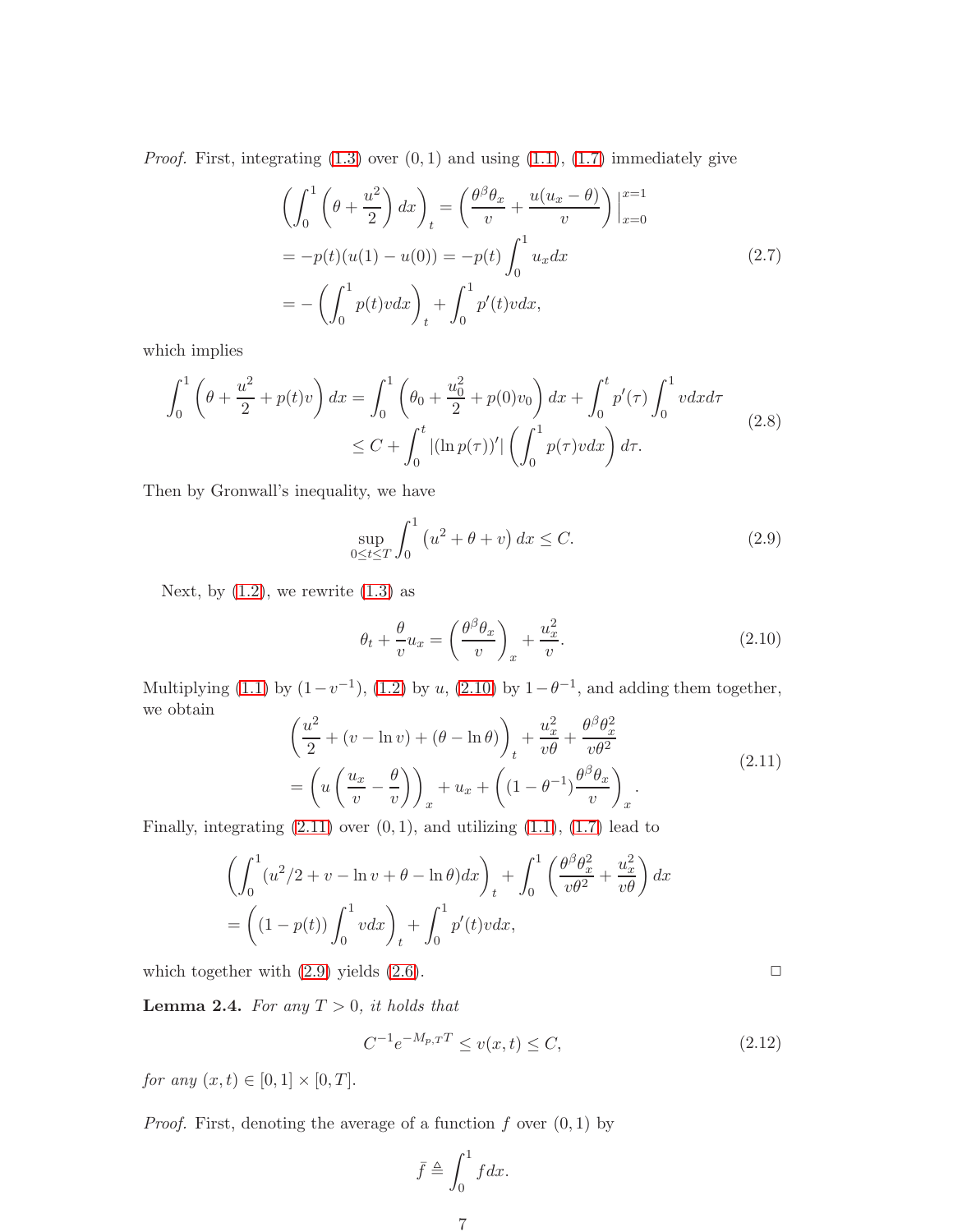Since the function  $x - \ln x$  is convex, Jensen's inequality gives

$$
\bar{\theta} - \ln \bar{\theta} \le \int_0^1 (\theta - \ln \theta) dx,
$$

which together with  $(2.6)$  implies

<span id="page-7-0"></span>
$$
\bar{\theta}(t) \in [\alpha_1, \alpha_2], \tag{2.13}
$$

where  $0<\alpha_1<\alpha_2$  are two roots of

$$
x - \ln x = C_0,
$$

and  $C_0$  is given by Lemma [2.3.](#page-5-4)

Thus, combining  $(2.13)$  with  $(2.9)$ , we obtain

$$
\left|\theta^{\frac{\beta+1}{2}}-\bar{\theta}^{\frac{\beta+1}{2}}\right| \leq \frac{\beta+1}{2} \left(\int_0^1 \frac{\theta^\beta \theta_x^2}{\theta^2 v} dx\right)^{\frac{1}{2}} \left(\int_0^1 \theta v dx\right)^{\frac{1}{2}}\n\leq C V^{\frac{1}{2}}(t) \max_{x\in[0,1]} v^{\frac{1}{2}}(x,t),
$$

which leads to

<span id="page-7-2"></span>
$$
\frac{\alpha_1}{4} - CV(t) \max_{x \in [0,1]} v(x,t) \le \theta(x,t) \le C + CV(t) \max_{x \in [0,1]} v(x,t),
$$
\n(2.14)

for all  $(x, t) \in [0, 1] \times [0, T]$ .

Next, by [\(2.6\)](#page-5-0) and Cauchy's inequality, we have

$$
\left| \int_0^x u dy \right| \le \int_0^1 |u| dy \le \left( \int_0^1 u^2 dy \right)^{\frac{1}{2}} \le C,
$$

which shows that

<span id="page-7-1"></span>
$$
C^{-1} \le B(x, t) \le C. \tag{2.15}
$$

Hence, we deduce from  $(2.15)$ ,  $(2.3)$  and  $(2.14)$  that

$$
v(x,t) \leq C + C \int_0^t e^{-\int_{\tau}^t p(s)ds} \max_{x \in [0,1]} \theta(x,\tau) d\tau
$$
  
\n
$$
\leq C + C \int_0^t e^{-\int_{\tau}^t p(s)ds} \left(1 + V(\tau) \max_{x \in [0,1]} v(x,\tau)\right) d\tau
$$
  
\n
$$
\leq C + C \int_0^t e^{-m_{p,T}(t-\tau)} \left(1 + V(\tau) \max_{x \in [0,1]} v(x,\tau)\right) d\tau
$$
  
\n
$$
\leq C + C \int_0^t V(\tau) \max_{x \in [0,1]} v(x,\tau) d\tau,
$$

which together with Gronwall's inequality indicates that

<span id="page-7-3"></span>
$$
v(x,t) \le C,\tag{2.16}
$$

for all  $(x, t) \in [0, 1] \times [0, T]$ .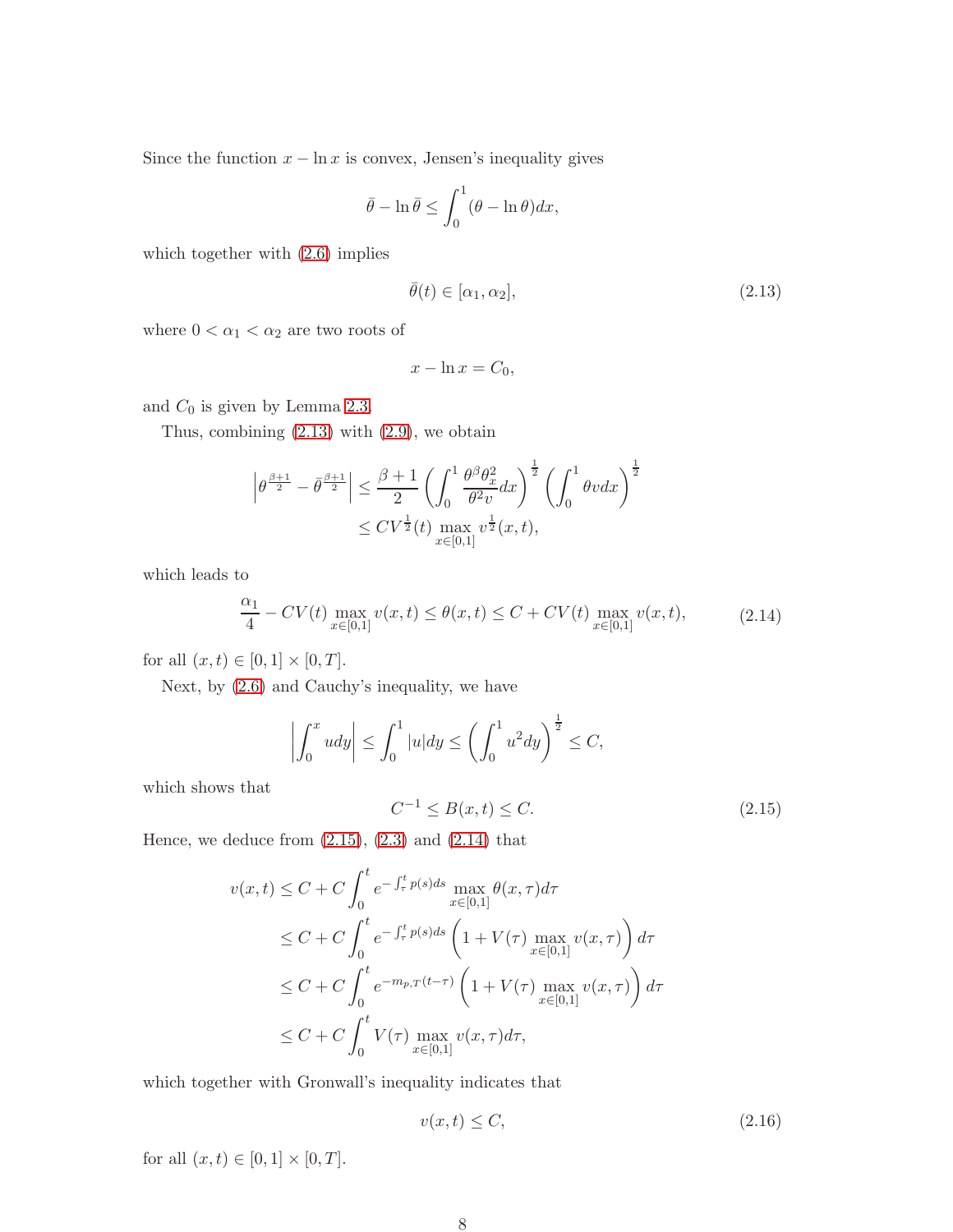Finally, it follows from  $(2.3)$  and  $(2.15)$  that

<span id="page-8-2"></span>
$$
v(x,t) \ge Ce^{-M_{p,T}T},\tag{2.17}
$$

for all  $(x, t) \in [0, 1] \times [0, T]$ . Combining [\(2.16\)](#page-7-3) and [\(2.17\)](#page-8-2), we finish the proof of Lemma  $2.4.$ 

Moreover, if  $(1.14)$  and  $(1.15)$  hold, then all the constants C and  $C_0$  stated in Lemmas [2.3](#page-5-4) and [2.4](#page-6-4) and even the lower bound of  $v$  are indeed independent of  $T$ . More precisely, we have the following further result.

**Corollary 2.5.** If [\(1.14\)](#page-2-0) and [\(1.15\)](#page-2-1) hold, then there exists some positive constant  $\ddot{C}$ depending only on  $\beta$ ,  $\|(v_0, u_0, \theta_0)\|_{H^1(0,1)}$ ,  $\inf_{x \in [0,1]} v_0(x)$ ,  $\inf_{x \in [0,1]} \theta_0(x)$ ,  $m_p$ ,  $M_p$ , and  $I_p$  such that

<span id="page-8-0"></span>
$$
M_{v,T} \triangleq \sup_{t \in [0,T]} \max_{x \in [0,1]} v(x,t) \leq \tilde{C},
$$
\n(2.18)

and

<span id="page-8-1"></span>
$$
m_{v,T} \triangleq \inf_{t \in [0,T]} \min_{x \in [0,1]} v(x,t) \ge \tilde{C}^{-1}.
$$
\n(2.19)

*Proof.* If  $(1.14)$  and  $(1.15)$  hold, then it is easy to see that there exist positive constants  $M_p$  and  $\bar{P}$  such that

$$
\bar{P} \triangleq \lim_{t \to +\infty} p(t) \tag{2.20}
$$

and

<span id="page-8-3"></span>
$$
M_p \triangleq \sup_{T \in [0, +\infty)} M_{p,T} = \sup_{t \in [0, +\infty)} p(t) < \infty. \tag{2.21}
$$

Thus, under such additional condition [\(1.14\)](#page-2-0) and [\(1.15\)](#page-2-1), an analysis completely parallel to those of Lemmas [2.3](#page-5-4) and [2.4](#page-6-4) except for some necessary modifications when it comes to  $p(t)$  shows that all the constants  $C_0$  and C in the proof of the above two lemmas are independent of T.

Next, it is clear that the inequlity  $(2.18)$  is a direct consequence of  $(2.16)$ ,  $(1.14)$ , [\(1.15\)](#page-2-1), and [\(2.21\)](#page-8-3). On the other hand, it follows from [\(2.3\)](#page-5-2), [\(2.6\)](#page-5-0), [\(2.14\)](#page-7-2) and [\(2.21\)](#page-8-3) that

$$
v(x,t) \ge C \int_0^t e^{-\int_\tau^t p(s)ds} \min_{x \in [0,1]} \theta(x,\tau) d\tau
$$
  
\n
$$
\ge C \int_0^t e^{-M_p(t-\tau)} \left(\frac{\alpha_1}{4} - CV(\tau)\right) d\tau
$$
  
\n
$$
= \frac{C\alpha_1}{4M_p} - \frac{C\alpha_1}{4M_p} e^{-M_p t} - C \int_0^t e^{-M_p(t-\tau)} V(\tau) d\tau.
$$

Notice that, by [\(2.6\)](#page-5-0),

$$
\int_0^t e^{-M_p(t-\tau)} V(\tau) d\tau = \int_0^{\frac{t}{2}} e^{-M_p(t-\tau)} V(\tau) d\tau + \int_{\frac{t}{2}}^t e^{-M_p(t-\tau)} V(\tau) d\tau
$$
  

$$
\leq e^{\frac{-M_p t}{2}} \int_0^\infty V(\tau) d\tau + \int_{\frac{t}{2}}^t V(\tau) d\tau \to 0, \text{ as } t \to \infty,
$$

as a result, there exists some  $\tilde{T} > 0$  such that

$$
v(x,t) \ge \frac{C\alpha_1}{8M_p},
$$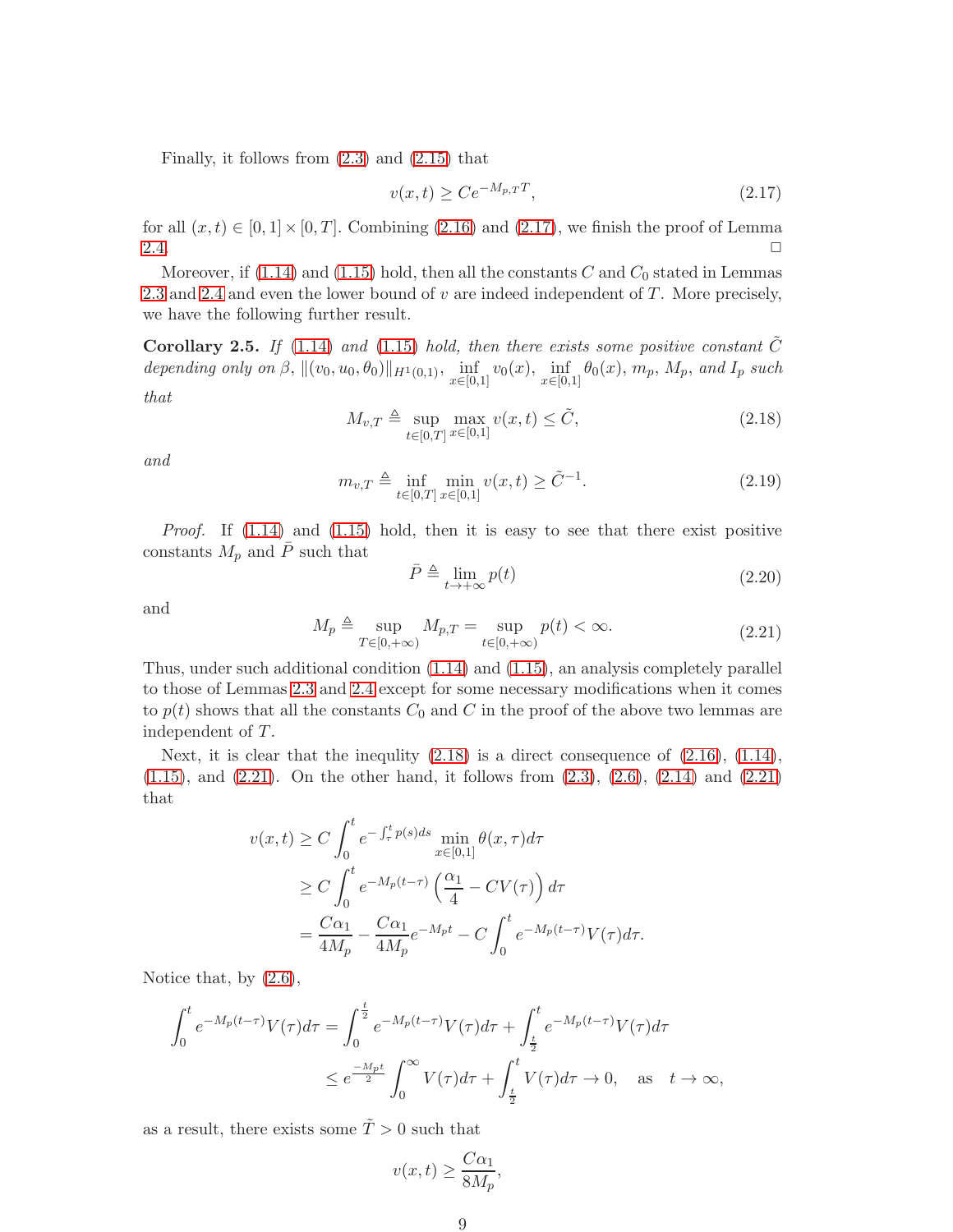for all  $(x, t) \in [0, 1] \times [\tilde{T}, +\infty)$ . Combining this and  $(2.16)$ ,  $(2.17)$  gives  $(2.18)$  and  $(2.19)$ .  $\Box$ 

<span id="page-9-2"></span>Now, we are in a position to show the lower bound of the temperature which is important for our further discussion.

**Lemma 2.6.** It holds that for  $T > 0$ ,

<span id="page-9-0"></span>
$$
\inf_{x \in [0,1]} \theta(x,t) \ge C^{-1},\tag{2.22}
$$

where C is a positive constant depending only on  $\beta$ ,  $\|(v_0, u_0, \theta_0)\|_{H^1(0,1)}$ ,  $\inf_{x \in [0,1]} v_0(x)$ ,  $\inf_{x \in [0,1]} \theta_0(x), m_{p,T}, M_{p,T}, I_{p,T}, m_{v,T}$  and  $M_{v,T}$ .

<span id="page-9-4"></span>**Remark 2.1.** It should be note that in the case that  $p(t) \in C^1[0, +\infty)$ , all the constants C usually depend on  $\beta$ ,  $\|(v_0, u_0, \theta_0)\|_{H^1(0,1)}$ ,  $\inf_{x \in [0,1]} v_0(x)$ ,  $\inf_{x \in [0,1]} \theta_0(x)$ ,  $m_{p,T}$ ,  $M_{p,T}$ ,  $I_{p,T}$ , and T. However, under additional condition [\(1.14\)](#page-2-0) and [\(1.15\)](#page-2-1), Our discussion below still indicates that  $C$  is independent of  $T$ , which implies that  $C$  depends only on initial data,  $\beta$ ,  $m_p$ ,  $M_p$ , and  $I_p$ . In other words, all the estimates in this section will be uniform with respect to time provided  $(1.14)$  and  $(1.15)$  holds.

*Proof of Lemma [2.6.](#page-9-2)* For  $p > 2$ , multiplying  $(2.10)$  by  $(\theta^{-1/2} - \alpha_1^{-1/2})$  $\binom{-1/2}{1}^p_+\theta^{-3/2}$  and integrating by parts give

<span id="page-9-3"></span>
$$
\frac{2}{p+1} \left( \int_0^1 (\theta^{-1/2} - \alpha_1^{-1/2})_+^{p+1} dx \right)_t + \int_0^1 \frac{u_x^2 (\theta^{-1/2} - \alpha_1^{-1/2})_+^p}{v \theta^{3/2}} dx
$$
\n
$$
\leq \int_0^1 \frac{u_x (\theta^{-1/2} - \alpha_1^{-1/2})_+^p}{v \theta^{1/2}} dx
$$
\n
$$
\leq \frac{1}{2} \int_0^1 \frac{u_x^2 (\theta^{-1/2} - \alpha_1^{-1/2})_+^p}{v \theta^{3/2}} dx + C \int_0^1 \theta^{1/2} (\theta^{-1/2} - \alpha_1^{-1/2})_+^p dx \qquad (2.23)
$$
\n
$$
\leq \frac{1}{2} \int_0^1 \frac{u_x^2 (\theta^{-1/2} - \alpha_1^{-1/2})_+^p}{v \theta^{3/2}} dx
$$
\n
$$
+ C \max_{x \in [0,1]} (\alpha_1^{1/2} - \theta^{1/2})_+^2 \left( 1 + \int_0^1 (\theta^{-1/2} - \alpha_1^{-1/2})_+^{p+1} dx \right),
$$
\n(2.24)

where we have used the following fact

$$
\int_0^1 \theta^{1/2} (\theta^{-1/2} - \alpha_1^{-1/2})_+^p dx
$$
  
=  $\alpha_1^{-1} \int_0^1 \theta^{-1/2} (\theta^{-1/2} - \alpha_1^{-1/2})_+^{p-2} (\alpha_1^{1/2} - \theta^{1/2})_+^2 dx$   
 $\leq C \max_{x \in [0,1]} (\alpha_1^{1/2} - \theta^{1/2})_+^2 \left(1 + \int_0^1 (\theta^{-1/2} - \alpha_1^{-1/2})_+^{p+1} dx\right).$ 

On the other hand, it follows from [\(2.13\)](#page-7-0) that for any  $\beta \in (0,1)$ ,

<span id="page-9-1"></span>
$$
\max_{x \in [0,1]} (\alpha_1^{1/2} - \theta^{1/2})_+ \le C \int_0^1 \theta^{-\frac{1}{2}} |\theta_x| dx
$$
  
\n
$$
\le C \left( \int_0^1 \theta^{\beta - 2} \theta_x^2 dx \right)^{1/2} \left( \int_0^1 \theta^{1-\beta} dx \right)^{1/2} \qquad (2.24)
$$
  
\n
$$
\le CV^{1/2}(t)
$$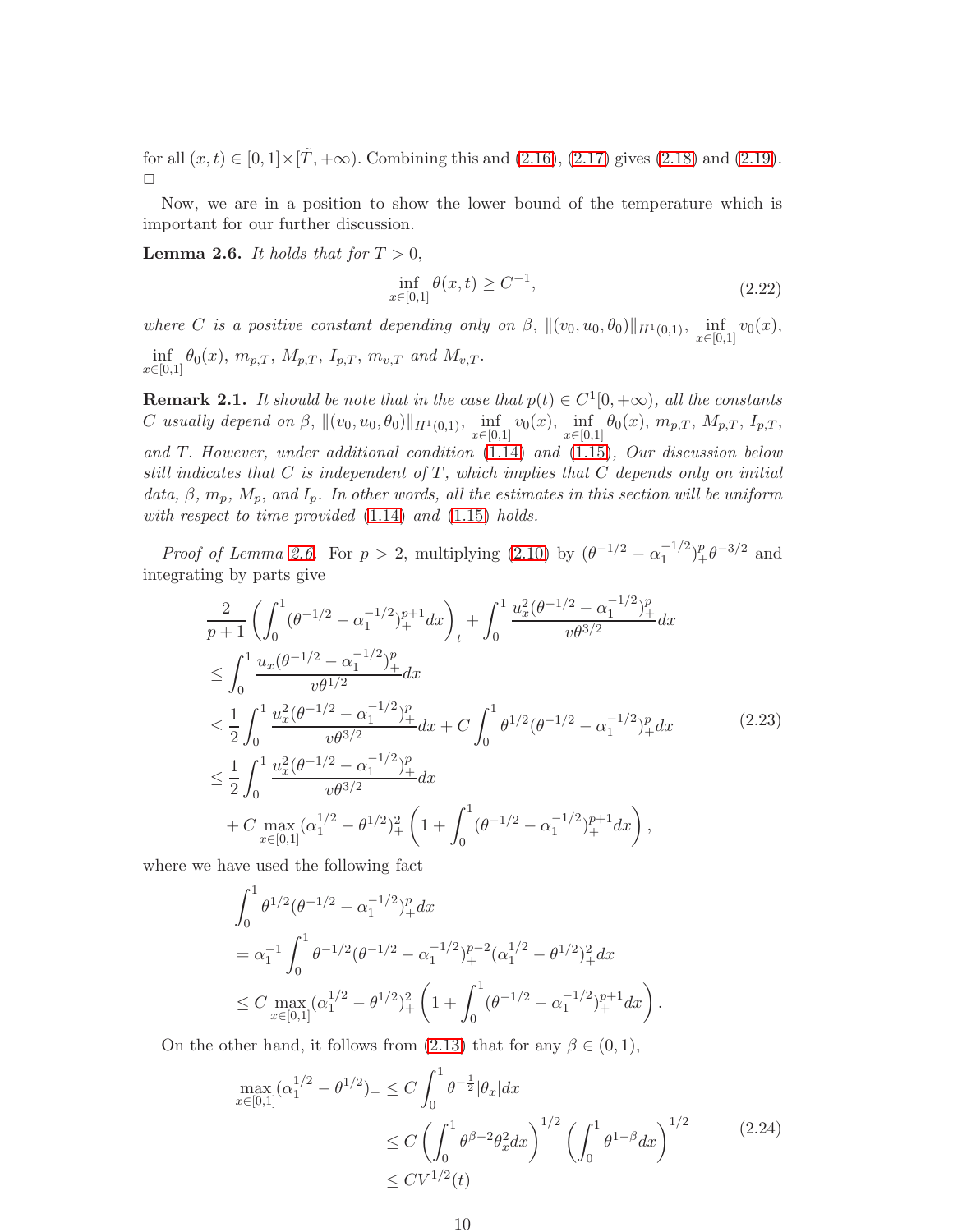and that for  $\beta \geq 1$ ,

<span id="page-10-0"></span>
$$
\max_{x \in [0,1]} (\alpha_1^{1/2} - \theta^{1/2})_+ \le C \max_{x \in [0,1]} (\alpha_1^{\beta/2} - \theta^{\beta/2})_+ \\
\le C \int_0^1 \theta^{\frac{\beta}{2}-1} |\theta_x| dx \\
\le C \left( \int_0^1 \frac{\theta^{\beta} \theta_x^2}{\theta^2 v} dx \right)^{1/2} \\
\le C V^{1/2}(t).
$$
\n(2.25)

Therefore, by [\(2.23\)](#page-9-3)-[\(2.25\)](#page-10-0) and Gronwall's inequality, we obtain

$$
\|\theta^{-1/2} - \alpha_1^{-1/2}\|_{L^{p+1}[0,1]} \le C,
$$

with C independent of p. Letting  $p \to +\infty$ , we get [\(2.22\)](#page-9-0).

<span id="page-10-3"></span>Using Lemma [2.6,](#page-9-2) we have the following estimate on the  $L^{\infty}(0,T; L^2(0,1))$ -norm of  $\upsilon_x.$ 

**Lemma 2.7.** There exists a positive constant  $C$  such that

<span id="page-10-1"></span>
$$
\sup_{0 \le t \le T} \int_0^1 v_x^2 dx + \int_0^T \int_0^1 v_x^2 (\theta + 1) dx dt \le C. \tag{2.26}
$$

for any  $T > 0$ .

*Proof.* First, for  $\beta \in (0,1)$ , multiplying  $(2.10)$  by  $(\theta^{(1-\beta)/2} - \alpha_2^{(1-\beta)/2})$  $\binom{(1-\beta)/2}{2} + \theta^{-(1+\beta)/2}$ gives

<span id="page-10-2"></span>
$$
\frac{1}{1-\beta} \left( \int_0^1 (\theta^{(1-\beta)/2} - \alpha_2^{(1-\beta)/2})_+^2 dx \right)_t \n+ \beta \int_0^1 \frac{\theta_x^2}{v\theta} 1_{(\theta > \alpha_2)} dx + \int_0^1 \frac{u_x^2(\theta^{(1-\beta)/2} - \alpha_2^{(1-\beta)/2})_+}{v\theta^{(1+\beta)/2}} dx \n= \frac{1+\beta_0}{2} \alpha_2^{\frac{1-\beta}{2}} \int_0^1 1_{(\theta > \alpha_2)} \frac{\theta^{\frac{\beta-3}{2}} \theta_x^2}{v} dx + \int_0^1 \frac{u_x \theta^{(1-\beta)/2} (\theta^{(1-\beta)/2} - \alpha_2^{(1-\beta)/2})_+}{v} dx \n\leq \frac{\beta}{2} \int_0^1 \frac{\theta_x^2}{v\theta} 1_{(\theta > \alpha_2)} dx + C \int_0^1 \frac{\theta^{\beta} \theta_x^2}{v\theta^2} dx + \int_0^1 \frac{u_x \theta^{(1-\beta)/2} (\theta^{(1-\beta)/2} - \alpha_2^{(1-\beta)/2})_+}{v} dx \n\leq \frac{\beta}{2} \int_0^1 \frac{\theta_x^2}{v\theta} 1_{(\theta > \alpha_2)} dx + C \varepsilon \int_0^1 \frac{u_x^2 (\theta^{(1-\beta)/2} - \alpha_2^{(1-\beta)/2})_+}{v\theta^{(1+\beta)/2}} dx + C(\varepsilon) V(t),
$$
\n(2.27)

where we have utilized the following two estimates

$$
\int_0^1 \frac{|u_x|\theta^{(1-\beta)/2}(\theta^{(1-\beta)/2} - \alpha_2^{(1-\beta)/2})_+}{v} dx
$$
\n
$$
\leq \varepsilon \int_0^1 \frac{u_x^2}{v\theta^{\beta}} 1_{(\theta > 2\alpha_2)} dx + C(\varepsilon) \max_{x \in [0,1]} (\theta^{(1-\beta)/2} - \alpha_2^{(1-\beta)/2})_+^2 \int_0^1 \theta dx
$$
\n
$$
+ C \int_0^1 \frac{|u_x|(\theta^{(1-\beta)/2} - \alpha_2^{(1-\beta)/2})_+}{v\theta^{1/2}} 1_{(\theta \leq 2\alpha_2)} dx
$$
\n
$$
\leq C\varepsilon \int_0^1 \frac{u_x^2(\theta^{(1-\beta)/2} - \alpha_2^{(1-\beta)/2})_+}{v\theta^{(1+\beta)/2}} dx + C(\varepsilon) V(t)
$$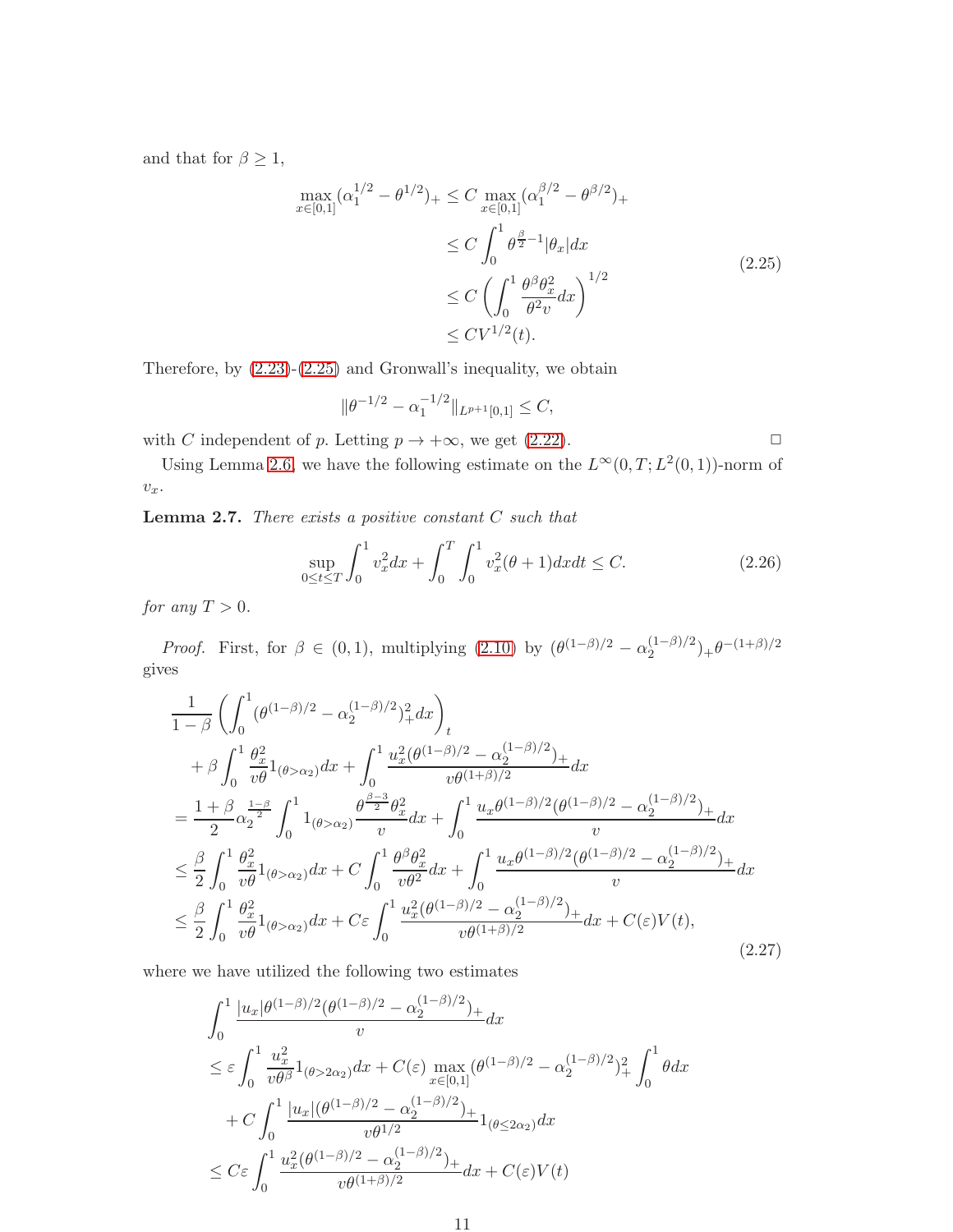and

<span id="page-11-2"></span>
$$
\max_{x \in [0,1]} (\theta^{(1-\beta)/2} - \alpha_2^{(1-\beta)/2})_+^2 \le C \max_{x \in [0,1]} (\theta^{1/2} - \alpha_2^{1/2})_+^2
$$
\n
$$
\le CV(t).
$$
\n(2.28)

Therefore, for  $\beta \in (0,1)$ , choosing  $\varepsilon$  suitably small and integrating  $(2.27)$  over  $[0, T]$ , we have

<span id="page-11-0"></span>
$$
\int_{0}^{T} \int_{0}^{1} \theta^{-1} \theta_{x}^{2} dx dt \le C,
$$
\n(2.29)

which still holds for  $\beta \ge 1$  due to [\(2.6\)](#page-5-0) and [\(2.22\)](#page-9-0).

Moreover, by [\(2.29\)](#page-11-0) and [\(2.13\)](#page-7-0),

$$
\int_0^T \max_{x \in [0,1]} (\theta(x,t) - \bar{\theta}(t))^2 dt \le C \int_0^T \left( \int_0^1 \theta^{-1} \theta_x^2 dx \right) \left( \int_0^1 \theta dx \right) dt \le C. \tag{2.30}
$$

Next, by  $(1.1)$ , one can rewrite  $(1.2)$  as

<span id="page-11-1"></span>
$$
\left(u - \frac{v_x}{v}\right)_t - \frac{\theta v_x}{v^2} = -\frac{\theta_x}{v}.\tag{2.31}
$$

Multiplying [\(2.31\)](#page-11-1) by  $u - \frac{v_x}{v}$  and integrating over (0, 1), along with [\(2.13\)](#page-7-0), we obtain

$$
\left(\frac{1}{2}\int_{0}^{1} \left(u - \frac{v_{x}}{v}\right)^{2} dx\right)_{t} + \int_{0}^{1} \frac{\theta v_{x}^{2}}{v^{3}} dx
$$
\n
$$
= \int_{0}^{1} \frac{u\theta v_{x}}{v^{2}} dx - \int_{0}^{1} \frac{u\theta_{x}}{v} dx + \int_{0}^{1} \frac{\theta_{x} v_{x}}{v^{2}} dx
$$
\n
$$
\leq C \int_{0}^{1} \frac{u^{2}\theta}{v} dx + \frac{1}{4} \int_{0}^{1} \frac{\theta v_{x}^{2}}{v^{3}} dx + C \int_{0}^{1} \frac{\theta_{x}^{2}}{\theta} dx
$$
\n
$$
\leq C \max_{x \in [0,1]} u^{2} \int_{0}^{1} \theta dx + \frac{1}{4} \int_{0}^{1} \frac{\theta v_{x}^{2}}{v^{3}} dx + C \int_{0}^{1} \frac{\theta_{x}^{2}}{\theta} dx
$$
\n
$$
\leq C \max_{x \in [0,1]} u^{2} + \frac{1}{4} \int_{0}^{1} \frac{\theta v_{x}^{2}}{v^{3}} dx + C \int_{0}^{1} \frac{\theta_{x}^{2}}{\theta} dx,
$$

which directly leads to

$$
\int_{0}^{1} \left( u - \frac{v_{x}}{v} \right)^{2} dx + \int_{0}^{t} \int_{0}^{1} \frac{\theta v_{x}^{2}}{v^{3}} dx dt
$$
\n
$$
\leq C + C \int_{0}^{t} \max_{x \in [0,1]} u^{2} dt + C \int_{0}^{t} \int_{0}^{1} \frac{\theta_{x}^{2}}{\theta} dx dt
$$
\n
$$
\leq C + C \int_{0}^{t} V(t) dt
$$
\n
$$
\leq C,
$$
\n(2.32)

where in the second inequality we have used [\(2.29\)](#page-11-0),

<span id="page-11-3"></span>
$$
|u| = |u - \int_0^1 u dx| \le \int_0^1 |u_x| dx,
$$
\n(2.33)

and

$$
\int_0^1 |u_x| dx \le \left(\int_0^1 \frac{u_x^2}{v\theta} dx\right)^{1/2} \left(\int_0^1 v\theta dx\right)^{1/2} \le C \left(\int_0^1 \frac{u_x^2}{v\theta} dx\right)^{1/2} \le CV^{1/2}(t).
$$
\n(2.34)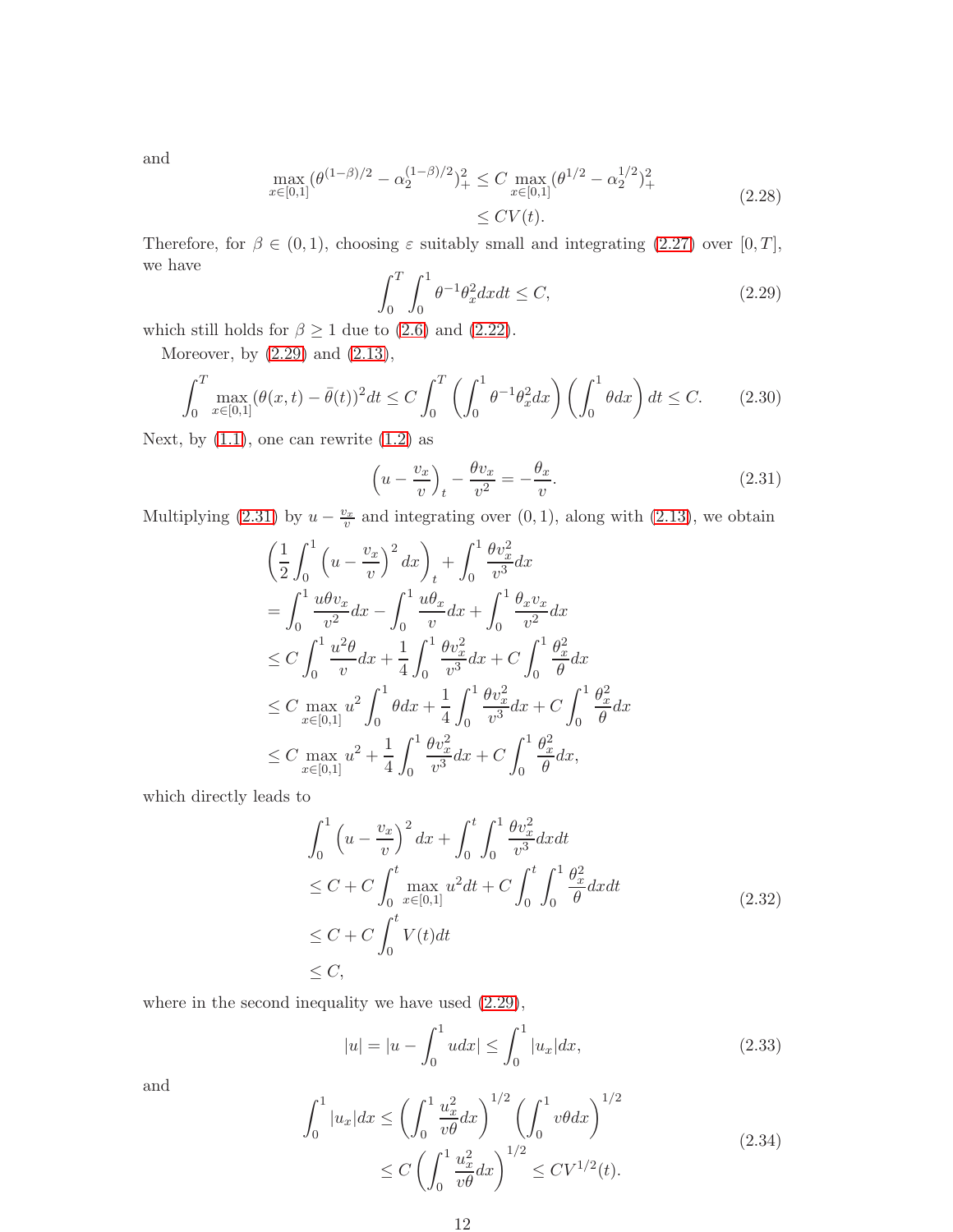Therefore, we have

<span id="page-12-0"></span>
$$
\int_0^1 v_x^2 dx + \int_0^T \int_0^1 \theta v_x^2 dx dt \le C,\tag{2.35}
$$

due to the following simple fact

$$
\sup_{0 \le t \le T} \int_0^1 v_x^2 dx \le C \int_0^1 u^2 dx + C \sup_{0 \le t \le T} \int_0^1 \left( u - \frac{v_x}{v} \right)^2 dx \le C.
$$

Finally, together with [\(2.22\)](#page-9-0) and [\(2.35\)](#page-12-0), we derive

$$
\int_0^T \int_0^1 v_x^2 dx dt \le C.
$$

Combining this with  $(2.35)$  gives  $(2.26)$ , and we finish the proof of Lemma [2.7.](#page-10-3)  $\Box$ 

For further discussion, we need the following estimate on the  $L^2((0,T)\times(0,1))$ -norm of  $\theta_x$ .

**Lemma 2.8.** There exists a positive constant  $C$  such that

<span id="page-12-1"></span>
$$
\sup_{0 \le t \le T} \int_0^1 \theta^2 dx + \int_0^T \int_0^1 \theta_x^2 dx dt \le C + C \int_0^T \left( \int_0^1 u_x^2 dx \right)^2 dt, \tag{2.36}
$$

for any  $T > 0$ .

*Proof.* Multiplying [\(2.10\)](#page-6-1) by  $(1 - \alpha_2/\theta)_+$  and integrating by parts give

$$
\int_0^1 \frac{u_x^2(\theta - \alpha_2)_+}{v\theta} dx - \left(\int_0^1 \int_{\alpha_2}^{\theta} \left(1 - \frac{\alpha_2}{s}\right)_+ ds dx\right)_t
$$
  
\n
$$
= \int_0^1 \frac{(\theta - \alpha_2)_+}{v} u_x dx + \alpha_2 \int_0^1 \frac{\theta^{\beta} \theta_x^2}{v\theta^2} 1_{(\theta > \alpha_2)} dx
$$
  
\n
$$
\leq \varepsilon \int_0^1 \frac{u_x^2}{v} dx + C(\varepsilon) \int_0^1 (\theta - \alpha_2)_+^2 dx + CV(t)
$$
  
\n
$$
\leq \varepsilon \int_0^1 \frac{u_x^2}{v} dx + C(\varepsilon) \max_{x \in [0,1]} (\theta^{1/2} - \alpha_2^{1/2})_+^2 + CV(t)
$$
  
\n
$$
\leq \varepsilon \int_0^1 \frac{u_x^2}{v} dx + C(\varepsilon) V(t),
$$

where in the third inequality we have used [\(2.28\)](#page-11-2). Consequently, we get

<span id="page-12-2"></span>
$$
\int_{0}^{T} \int_{0}^{1} u_{x}^{2} dx dt \le C.
$$
 (2.37)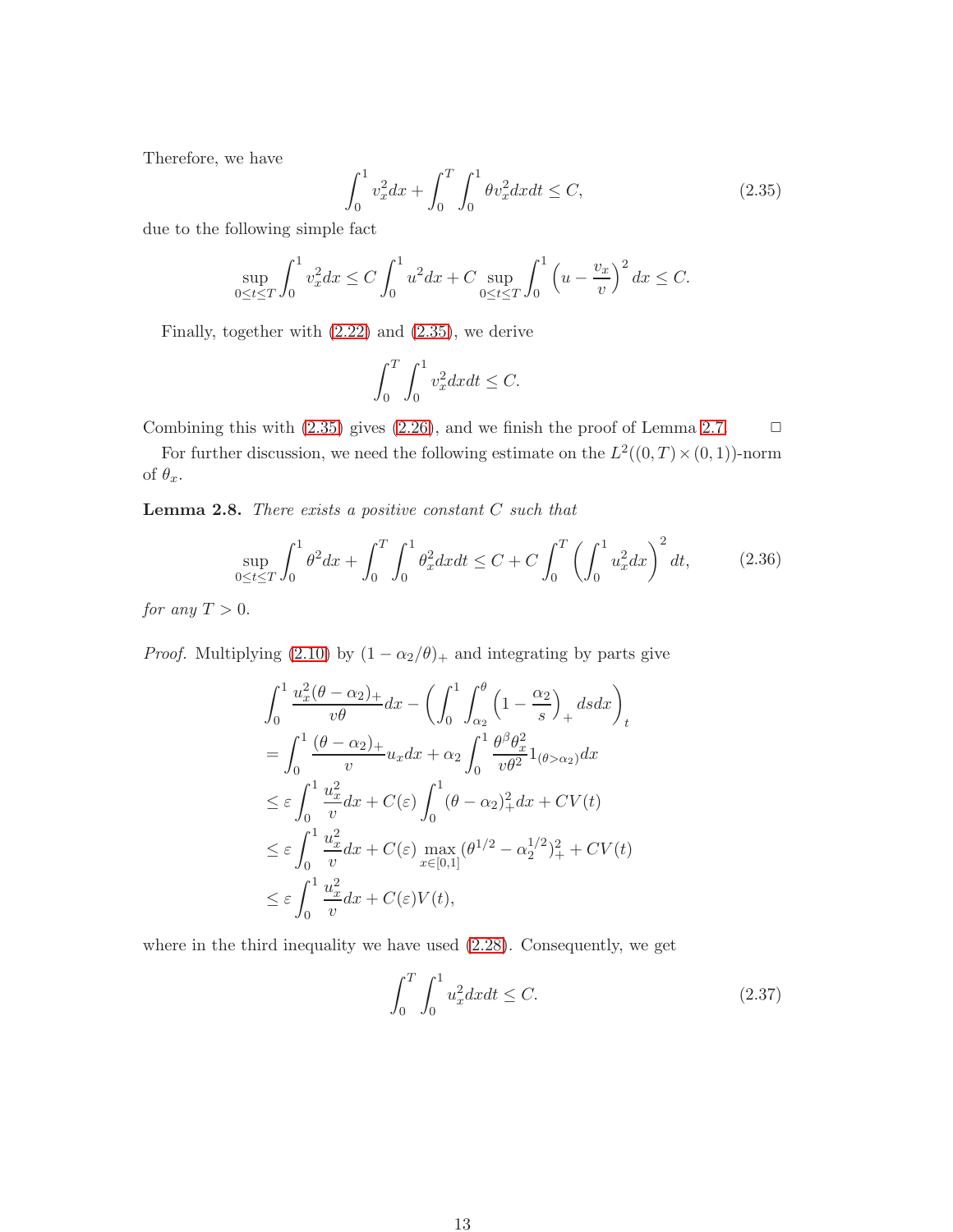Multiplying [\(2.10\)](#page-6-1) by  $(\theta - \alpha_2)_+$  and integrating by parts, we check that

$$
\left(\int_{0}^{1} \frac{(\theta - \alpha_{2})_{+}^{2}}{2} dx\right)_{t} + \int_{0}^{1} \frac{\theta_{0} \theta_{x}^{2}}{v} 1_{(\theta > \alpha_{2})} dx \n= -\int_{0}^{1} \frac{\theta(\theta - \alpha_{2})_{+}}{v} u_{x} dx + \int_{0}^{1} \frac{(\theta - \alpha_{2})_{+} u_{x}^{2}}{v} dx \n\le C \int_{0}^{1} \frac{(\theta - \alpha_{2})_{+}^{2}}{v} |u_{x}| dx + C \int_{0}^{1} \frac{(\theta - \alpha_{2})_{+}}{v} |u_{x}| dx \n+ \varepsilon \max_{x \in [0,1]} (\theta - \alpha_{2})_{+}^{2} + C(\varepsilon) \left(\int_{0}^{1} u_{x}^{2} dx\right)^{2} \n\le C \varepsilon \max_{x \in [0,1]} (\theta - \alpha_{2})_{+}^{2} + C \int_{0}^{1} (\theta - \alpha_{2})_{+}^{2} dx \int_{0}^{1} u_{x}^{2} dx \n+ C(\varepsilon) \int_{0}^{1} u_{x}^{2} dx + C(\varepsilon) \left(\int_{0}^{1} u_{x}^{2} dx\right)^{2} \n\le C \varepsilon \int_{0}^{1} \theta_{0} \theta_{x}^{2} 1_{(\theta > \alpha_{2})} dx + C \int_{0}^{1} (\theta - \alpha_{2})_{+}^{2} dx \int_{0}^{1} u_{x}^{2} dx \n+ C(\varepsilon) \int_{0}^{1} u_{x}^{2} dx + C(\varepsilon) \left(\int_{0}^{1} u_{x}^{2} dx\right)^{2},
$$
\n(2.38)

where we have used the following inequality

$$
\max_{x \in [0,1]} (\theta - \alpha_2)_+^2 \le C \int_0^1 \theta^\beta \theta_x^2 1_{(\theta > \alpha_2)} dx.
$$
 (2.39)

Thus, choosing  $\varepsilon$  suitably small and by Gronwall's inequaltiy, we obtain

<span id="page-13-2"></span>
$$
\sup_{t \in [0,T]} \left( \int_0^1 \frac{(\theta - \alpha_2)_+^2}{2} dx \right) + \int_0^T \int_0^1 \frac{\theta^\beta \theta_x^2}{v} 1_{(\theta > \alpha_2)} dx dt
$$
\n
$$
\le C + C \int_0^T \left( \int_0^1 u_x^2 dx \right)^2 dt,
$$
\n(2.40)

which together with  $(2.6)$  and  $(2.22)$  gives  $(2.36)$  and the proof is complete.  $\Box$ 

Now, we can derive the following uniform estimate on the  $L^2((0,T) \times (0,1))$ -norm of  $u_t$  and  $u_{xx}$ .

**Lemma 2.9.** There exists a positive constant  $C$  such that

<span id="page-13-1"></span><span id="page-13-0"></span>
$$
\sup_{0 \le t \le T} \int_0^1 u_x^2 dx + \int_0^T \int_0^1 (u_t^2 + u_{xx}^2) dx dt \le C,
$$
\n(2.41)

for any  $T > 0$ .

*Proof.* First, by  $(1.7)$ ,

$$
(u_x - (\theta - p(t)v)) (0, t) = 0, \quad (u_x - (\theta - p(t)v)) (1, t) = 0.
$$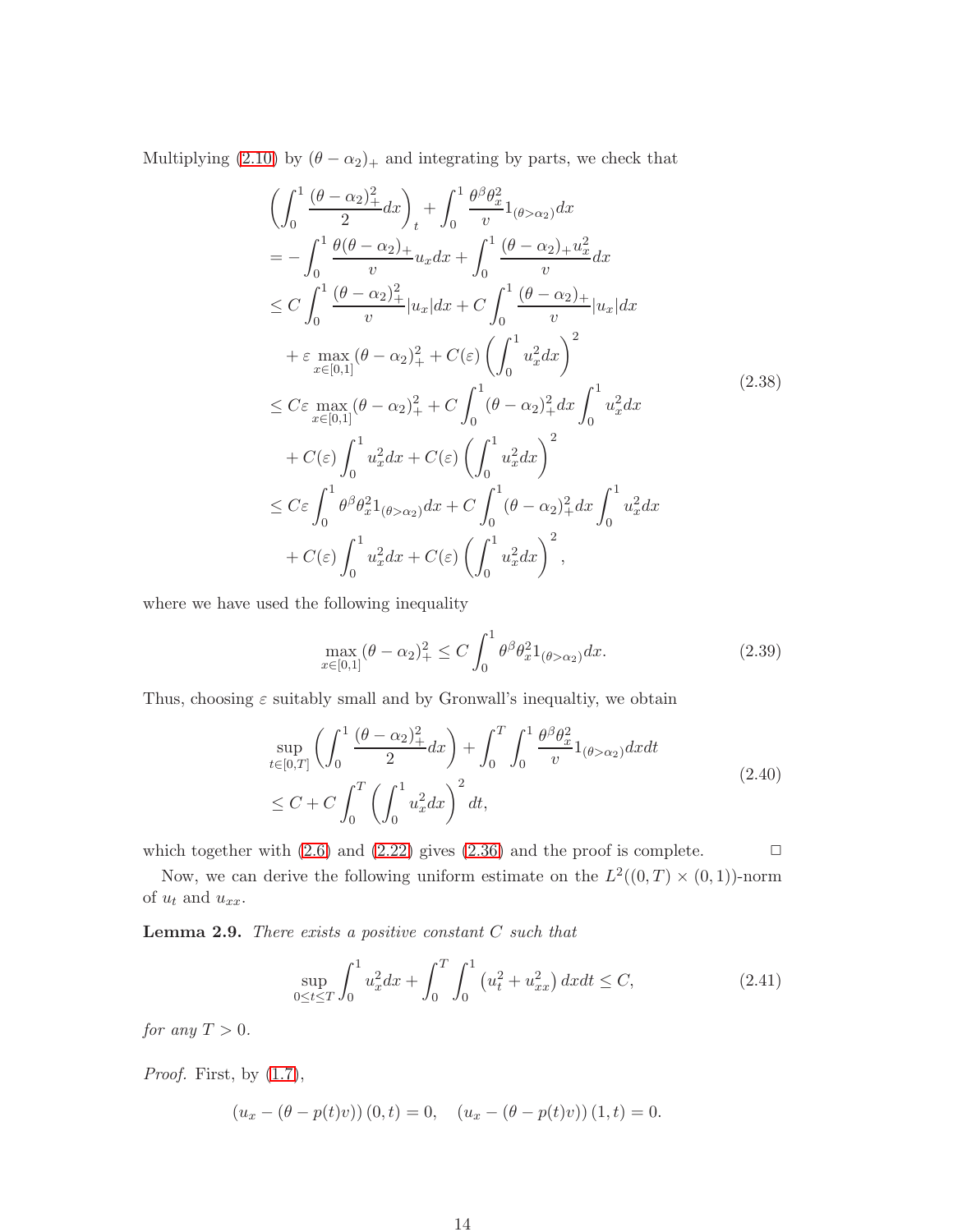Multiplying [\(1.2\)](#page-0-2) by  $(u_x - (\theta - p(t)v))_x$  and integrating over (0, 1), by [\(1.1\)](#page-0-0) and [\(1.3\)](#page-0-1), we find that

<span id="page-14-0"></span>
$$
\left(\frac{1}{2}\int_{0}^{1}u_{x}^{2}dx\right)_{t} + \left(\frac{p(t)}{2}\int_{0}^{1}\frac{v_{x}^{2}}{v}dx\right)_{t} + \int_{0}^{1}\left(\frac{u_{xx}^{2}}{v} + \frac{\theta_{x}^{2}}{v} + p(t)\frac{\theta v_{x}^{2}}{v^{2}}\right)dx
$$
\n
$$
= \left(\int_{0}^{1}(\theta - p(t)v)u_{x}dx\right)_{t} - \frac{p(t)}{2}\int_{0}^{1}u_{x}\left(\frac{v_{x}}{v}\right)^{2}dx + p(t)\int_{0}^{1}u_{x}^{2}dx
$$
\n
$$
+ \int_{0}^{1}\frac{\theta^{\beta}\theta_{x}}{v}u_{xx}dx - \int_{0}^{1}\frac{u_{x}^{3}}{v}dx + \int_{0}^{1}\frac{\theta_{x}^{2}}{v}u_{x}^{2}dx - p(t)\int_{0}^{1}\frac{\theta_{x}v_{x}}{v}dx
$$
\n
$$
+ 2\int_{0}^{1}\frac{u_{xx}\theta_{x}}{v}dx + \int_{0}^{1}\frac{u_{xx}u_{x}v_{x} - u_{xx}\theta v_{x} - u_{x}v_{x}\theta_{x} + \theta v_{x}\theta_{x}}{v^{2}}dx
$$
\n
$$
+ \frac{1}{2}\int_{0}^{1}p'(t)v\left(\frac{v_{x}}{v}\right)^{2}dx + \int_{0}^{1}p'(t)u_{x}vdx
$$
\n
$$
\leq \left(\int_{0}^{1}(\theta - p(t)v)u_{x}dx\right)_{t} + \frac{1}{2}\int_{0}^{1}\frac{u_{xx}^{2}}{v}dx + C\int_{0}^{1}\left(u_{x}^{2} + v_{x}^{2} + \theta_{x}^{2}\right)dx
$$
\n
$$
+ C\left(\int_{0}^{1}u_{x}^{2}dx\right)^{2} + C|p'(t)|\left(1 + \int_{0}^{1}u_{x}^{2}dx\right) + C\int_{0}^{1}\frac{\theta^{2\beta}\theta_{x}^{2}}{v}dx,
$$
\n(2.42)

where we have used the following estimates

$$
\begin{split}\n&|\int_{0}^{1} u_{x} \left(\frac{v_{x}}{v}\right)^{2} dx| \\
&\leq C \int_{0}^{1} u_{x}^{2} v_{x}^{2} dx + C \int_{0}^{1} v_{x}^{2} dx \\
&\leq C \max_{x \in [0,1]} u_{x}^{2} \int_{0}^{1} v_{x}^{2} dx + C \int_{0}^{1} v_{x}^{2} dx \\
&\leq \frac{1}{16} \int_{0}^{1} \frac{u_{xx}^{2}}{v} dx + C \int_{0}^{1} u_{x}^{2} dx + C \int_{0}^{1} v_{x}^{2} dx, \\
&|\int_{0}^{1} \frac{\theta^{\beta} \theta_{x}}{v} u_{xx} dx| \leq \frac{1}{16} \int_{0}^{1} \frac{u_{xx}^{2}}{v} dx + C \int_{0}^{1} \frac{\theta^{2\beta} \theta_{x}^{2}}{v} dx, \\
&|\int_{0}^{1} \frac{u_{x}^{3}}{v} dx| \leq C \max_{x \in [0,1]} |u_{x}| \int_{0}^{1} u_{x}^{2} dx \\
&\leq C \max_{x \in [0,1]} u_{x}^{2} dx + C \left(\int_{0}^{1} u_{x}^{2} dx\right)^{2} \\
&\leq \frac{1}{16} \int_{0}^{1} \frac{u_{xx}^{2}}{v} dx + C \int_{0}^{1} u_{x}^{2} dx + C \left(\int_{0}^{1} u_{x}^{2} dx\right)^{2}\n\end{split}
$$

and

|

$$
\int_0^1 \frac{\theta}{v} u_x^2 dx \le C \max_{x \in [0,1]} u_x^2 \le \frac{1}{16} \int_0^1 \frac{u_{xx}^2}{v} dx + C \int_0^1 u_x^2 dx,
$$
  

$$
|p(t) \int_0^1 \frac{\theta_x v_x}{v} dx \le C \int_0^1 \theta_x^2 dx + C \int_0^1 v_x^2 dx,
$$
  

$$
|\int_0^1 \frac{u_{xx} \theta_x}{v} dx| \le \frac{1}{16} \int_0^1 \frac{u_{xx}^2}{v} dx + C \int_0^1 \theta_x^2 dx,
$$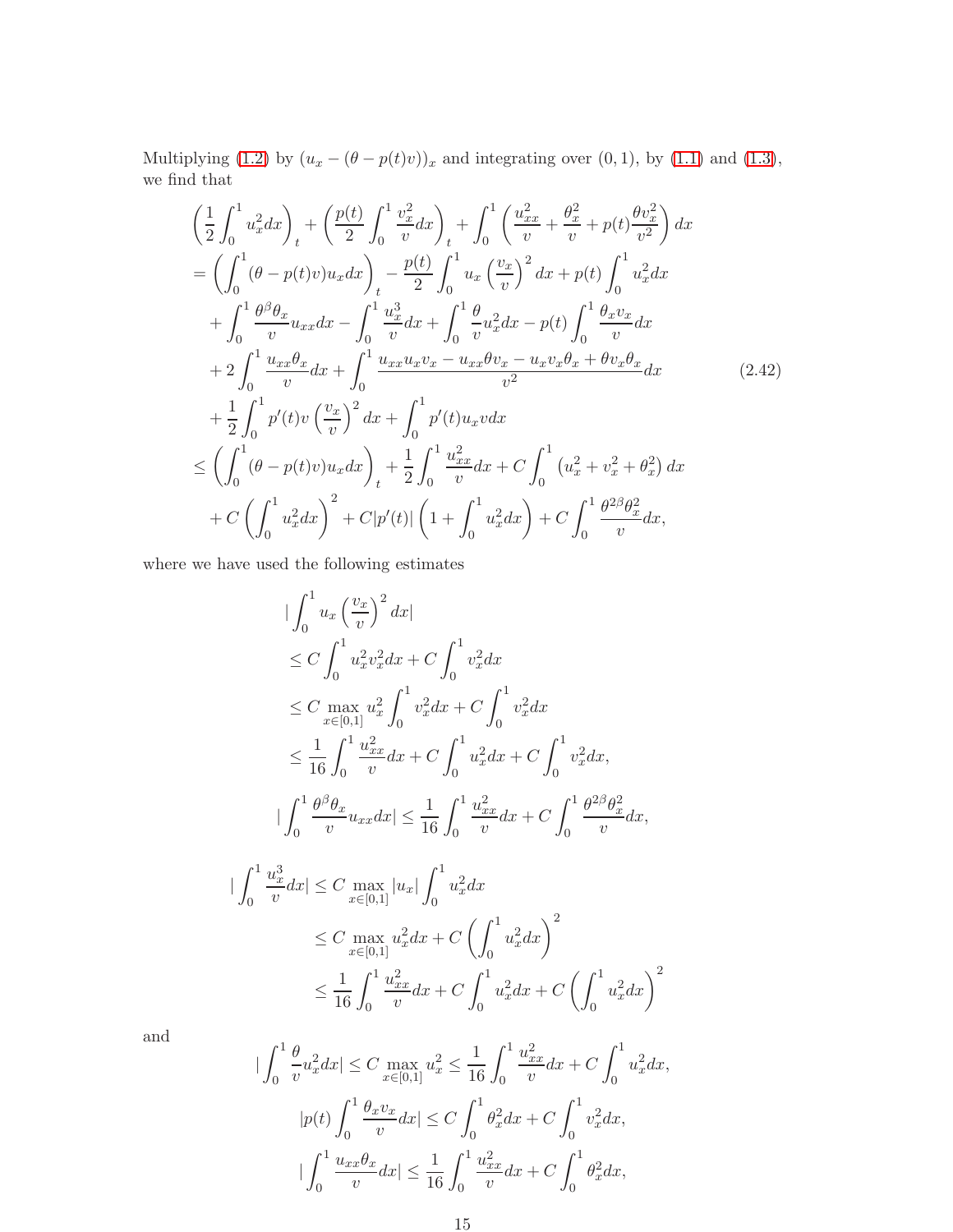$$
\begin{split}\n&\left|\int_{0}^{1} \frac{u_{xx}u_{x}v_{x} - u_{xx}\theta v_{x} - u_{x}v_{x}\theta_{x} + \theta v_{x}\theta_{x}}{v^{2}} dx\right| \\
&\leq C \int_{0}^{1} |u_{xx}u_{x}v_{x} - u_{xx}\theta v_{x} - u_{x}v_{x}\theta_{x} + \theta v_{x}\theta_{x}| dx \\
&\leq \frac{1}{32} \int_{0}^{1} \frac{u_{xx}^{2}}{v} dx + C \int_{0}^{1} \theta_{x}^{2} dx + C \int_{0}^{1} u_{x}^{2}v_{x}^{2} dx + C \int_{0}^{1} \theta^{2}v_{x}^{2} dx \\
&\leq \frac{1}{32} \int_{0}^{1} \frac{u_{xx}^{2}}{v} dx + C \int_{0}^{1} \theta_{x}^{2} dx + C \left(\max_{x \in [0,1]} u_{x}^{2} + \max_{x \in [0,1]} (\theta - \bar{\theta})^{2} + 1\right) \int_{0}^{1} v_{x}^{2} dx \\
&\leq \frac{1}{16} \int_{0}^{1} \frac{u_{xx}^{2}}{v} dx + C \int_{0}^{1} u_{x}^{2} dx + C \int_{0}^{1} \theta_{x}^{2} dx + C \int_{0}^{1} v_{x}^{2} dx, \\
&\quad \qquad \qquad \left| \int_{0}^{1} p'(t)v\left(\frac{v_{x}}{v}\right)^{2} dx \right| \leq C|p'(t)| \int_{0}^{1} v_{x}^{2} dx \leq C|p'(t)|, \\
&\quad \qquad \left| \int_{0}^{1} p'(t)u_{x}v dx \right| \leq C|p'(t)| + C|p'(t)| \int_{0}^{1} u_{x}^{2} dx\n\end{split}
$$

due to [\(2.26\)](#page-10-1) and the following fact

<span id="page-15-1"></span>
$$
\max_{x \in [0,1]} u_x^2 \le \varepsilon \int_0^1 u_{xx}^2 dx + C(\varepsilon) \int_0^1 u_x^2 dx \tag{2.43}
$$

for any  $\varepsilon > 0$ .

Now, it only remains to estimate the last term  $\int_0^1$  $\frac{\theta^{2\beta}\theta_x^2}{v}dx$  on the right side of [\(2.42\)](#page-14-0). To this end, multiplying [\(2.10\)](#page-6-1) by  $(\theta^{\frac{\beta+2}{2}} - \alpha_2^{\frac{\beta+2}{2}})_+\theta^{\frac{\beta}{2}}$ , we arrive at

$$
\frac{1}{\beta+2} \left( \int_0^1 (\theta^{\frac{\beta+2}{2}} - \alpha_2^{\frac{\beta+2}{2}})_+^2 dx \right)_t + (\beta+1) \int_0^1 \frac{\theta^{2\beta} \theta_x^2}{v} 1_{\{\theta > \alpha_2\}} dx \n= \int_0^1 \frac{u_x^2 \theta^{\frac{\beta}{2}}}{v} (\theta^{\frac{\beta+2}{2}} - \alpha_2^{\frac{\beta+2}{2}})_+ dx - \int_0^1 \frac{u_x \theta^{\frac{\beta+2}{2}}}{v} (\theta^{\frac{\beta+2}{2}} - \alpha_2^{\frac{\beta+2}{2}})_+ dx \n+ \frac{\beta}{2} \alpha_2^{\frac{\beta+2}{2}} \int_0^1 \frac{\theta^{\frac{3\beta}{2}} \theta_x^2}{v \theta} 1_{\{\theta > \alpha_2\}} dx \n\leq \int_0^1 \frac{u_x^2 \theta^{\frac{\beta}{2}}}{v} (\theta^{\frac{\beta+2}{2}} - \alpha_2^{\frac{\beta+2}{2}})_+ dx - \int_0^1 \frac{u_x \theta^{\frac{\beta+2}{2}}}{v} (\theta^{\frac{\beta+2}{2}} - \alpha_2^{\frac{\beta+2}{2}})_+ dx \n+ \frac{\beta+1}{2} \int_0^1 \frac{\theta^{2\beta} \theta_x^2}{v} 1_{\{\theta > \alpha_2\}} dx + CV(t).
$$

Consequently,

<span id="page-15-0"></span>
$$
\frac{1}{\beta+2} \left( \int_0^1 (\theta^{\frac{\beta+2}{2}} - \alpha_2^{\frac{\beta+2}{2}})_+^2 dx \right)_t + \frac{\beta+1}{2} \int_0^1 \frac{\theta^{2\beta} \theta_x^2}{v} 1_{\{\theta > \alpha_2\}} dx
$$
\n
$$
\leq \int_0^1 \frac{u_x^2 \theta_x^{\frac{\beta}{2}}}{v} (\theta^{\frac{\beta+2}{2}} - \alpha_2^{\frac{\beta+2}{2}})_+ dx - \int_0^1 \frac{u_x \theta^{\frac{\beta+2}{2}}}{v} (\theta^{\frac{\beta+2}{2}} - \alpha_2^{\frac{\beta+2}{2}})_+ dx + CV(t)
$$
\n
$$
\stackrel{\triangle}{=} I_1 + I_2 + CV(t).
$$
\n(2.44)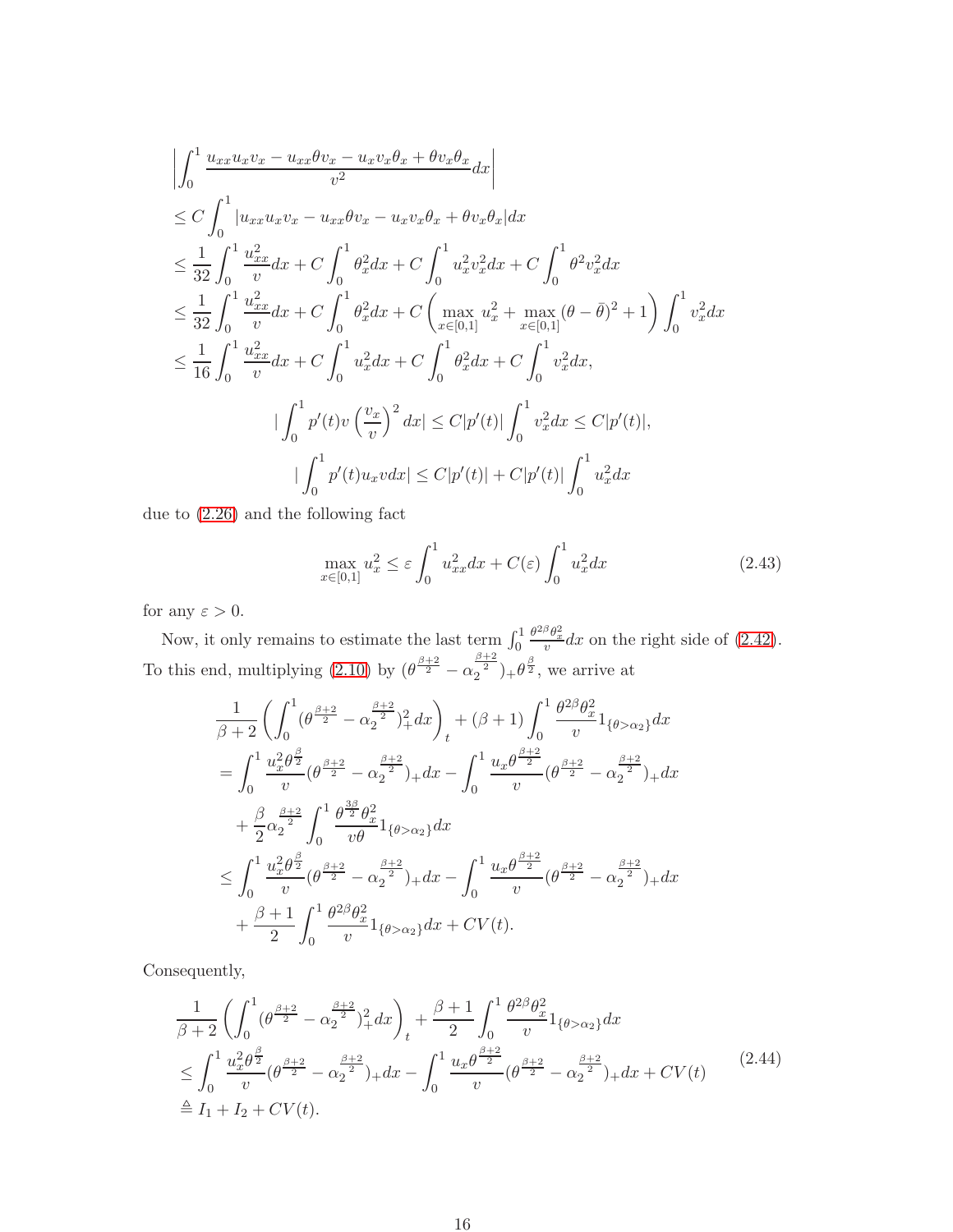On the other hand, a straightforward calculation indicates that

<span id="page-16-0"></span>
$$
I_{1} \leq \int_{0}^{1} \frac{u_{x}^{2}}{v} (\theta^{\beta+1} - \alpha_{2}^{\beta+1})_{+} dx
$$
  
\n
$$
\leq C \max_{x \in [0,1]} \left( \theta^{\beta+1} - \alpha_{2}^{\beta+1} \right)_{+} \int_{0}^{1} u_{x}^{2} dx
$$
  
\n
$$
\leq C \int_{0}^{1} |\theta^{\beta} \theta_{x}| 1_{(\theta > \alpha_{2})} dx \int_{0}^{1} u_{x}^{2} dx
$$
  
\n
$$
\leq \frac{\beta+1}{4} \int_{0}^{1} \frac{\theta^{2\beta} \theta_{x}^{2}}{v} 1_{(\theta > \alpha_{2})} dx + C \left( \int_{0}^{1} u_{x}^{2} dx \right)^{2}
$$
\n(2.45)

and

<span id="page-16-1"></span>
$$
I_2 \leq \int_0^1 |u_x| (\theta^{\beta+2} - \alpha_2^{\beta+2})_+ dx
$$
  
\n
$$
\leq C \max_{x \in [0,1]} (\theta^{\frac{\beta+2}{2}} - \alpha_2^{\frac{\beta+2}{2}})_+ \int_0^1 (\theta^{\frac{\beta+2}{2}} + \alpha_2^{\frac{\beta+2}{2}}) 1_{(\theta > \alpha_2)} |u_x| dx
$$
  
\n
$$
\leq C \int_0^1 |\theta^{\frac{\beta}{2}} \theta_x| 1_{(\theta > \alpha_2)} dx \int_0^1 (\theta^{\frac{\beta+2}{2}} + \alpha_2^{\frac{\beta+2}{2}}) 1_{(\theta > \alpha_2)} |u_x| dx
$$
  
\n
$$
\leq C \int_0^1 \theta^{\beta} \theta_x^2 1_{(\theta > \alpha_2)} dx + C \int_0^1 (\theta^{\frac{\beta+2}{2}} - \alpha_2^{\frac{\beta+2}{2}})_+^2 dx \int_0^1 u_x^2 dx + C \int_0^1 u_x^2 dx.
$$
\n(2.46)

Putting [\(2.45\)](#page-16-0)-[\(2.46\)](#page-16-1) into [\(2.44\)](#page-15-0), together with [\(2.6\)](#page-5-0), [\(2.37\)](#page-12-2) and [\(2.40\)](#page-13-2), and by Gronwall's inequality, we have

<span id="page-16-3"></span>
$$
\sup_{0 \le t \le T} \left( \int_0^1 (\theta^{\frac{\beta+2}{2}} - \alpha_2^{\frac{\beta+2}{2}})_+^2 dx \right) + \int_0^T \int_0^1 \frac{\theta^{2\beta} \theta_x^2}{v} dx dt
$$
\n
$$
\le C + C \int_0^T \left( \int_0^1 u_x^2 dx \right)^2 dt.
$$
\n(2.47)

Next, by [\(2.36\)](#page-12-1),

$$
\left| \int_0^1 (\theta - p(t)v) u_x dx \right| \le \frac{1}{8} \int_0^1 u_x^2 dx + C \int_0^1 \theta^2 dx + C
$$
  

$$
\le \frac{1}{8} \int_0^1 u_x^2 dx + C \int_0^T \left( \int_0^1 u_x^2 dx \right)^2 dt + C,
$$

which together with  $(2.42)$ ,  $(2.37)$ ,  $(2.36)$ ,  $(2.26)$  and Gronwall's inequality shows that

<span id="page-16-2"></span>
$$
\int_0^1 u_x^2 dx + \int_0^T \int_0^1 u_{xx}^2 dx dt \le C. \tag{2.48}
$$

Hence, by [\(2.48\)](#page-16-2), [\(2.36\)](#page-12-1), [\(2.43\)](#page-15-1) and [\(2.47\)](#page-16-3),

<span id="page-16-4"></span>
$$
\sup_{0 \le t \le T} \int_0^1 \theta^{\beta+2} dx + \int_0^T \left( \int_0^1 (1 + \theta^{2\beta}) \theta_x^2 dx + \max_{x \in [0,1]} u_x^2 \right) dt \le C. \tag{2.49}
$$

Finally, we rewrite [\(1.2\)](#page-0-2) as

$$
u_t = \frac{u_{xx}}{v} - \frac{u_x v_x}{v^2} - \frac{\theta_x}{v} + \frac{\theta v_x}{v^2},
$$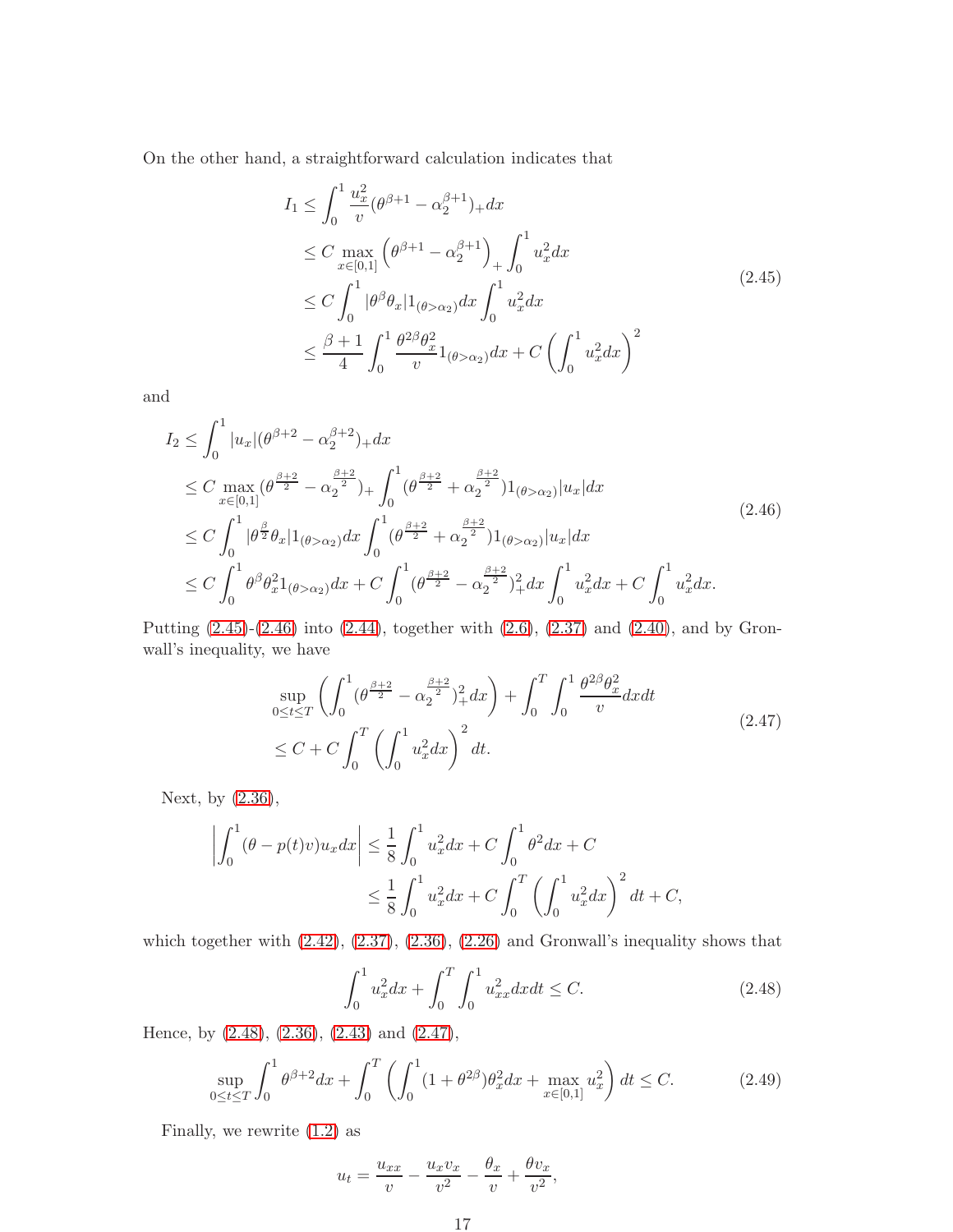which along with [\(2.48\)](#page-16-2) and [\(2.49\)](#page-16-4) implies

$$
\int_{0}^{T} \int_{0}^{1} u_{t}^{2} dxdt \leq C \int_{0}^{T} \int_{0}^{1} u_{xx}^{2} dxdt + C \int_{0}^{T} \int_{0}^{1} u_{x}^{2} v_{x}^{2} dxdt \n+ C \int_{0}^{T} \int_{0}^{1} \theta_{x}^{2} dxdt + C \int_{0}^{T} \int_{0}^{1} \theta_{x}^{2} v_{x}^{2} dxdt \n\leq C + C \int_{0}^{T} \max_{x \in [0,1]} u_{x}^{2} dt + C \int_{0}^{T} \left( \max_{x \in [0,1]} \theta_{x}^{2} \int_{0}^{1} v_{x}^{2} dx \right) dt \n\leq C + C \int_{0}^{T} \max_{x \in [0,1]} |\theta - \bar{\theta}|^{2} dt + C \int_{0}^{T} \int_{0}^{1} v_{x}^{2} dxdt \n\leq C.
$$

<span id="page-17-2"></span>Combining this and  $(2.48)$ , we finish the proof of Lemma [2.9.](#page-13-0)  $\Box$ 

**Lemma 2.10.** There exists a positive constant  $C$  such that

<span id="page-17-0"></span>
$$
C^{-1} \le \theta(x, t) \le C,\tag{2.50}
$$

*for any*  $(x, t) \in [0, 1] \times [0, T]$ .

*Proof.* Multiplying [\(2.10\)](#page-6-1) by  $\theta^{\beta} \theta_t$  and integrating over (0, 1), by [\(2.49\)](#page-16-4), we give

<span id="page-17-1"></span>
$$
\int_{0}^{1} \theta^{\beta} \theta_{t}^{2} dx + \frac{1}{2} \left( \int_{0}^{1} \frac{(\theta^{\beta} \theta_{x})^{2}}{v} dx \right)_{t}
$$
\n
$$
= -\frac{1}{2} \int_{0}^{1} \frac{(\theta^{\beta} \theta_{x})^{2} u_{x}}{v^{2}} dx - \int_{0}^{1} \frac{\theta^{\beta+1} \theta_{t} u_{x}}{v} dx + \int_{0}^{1} \frac{\theta^{\beta} \theta_{t} u_{x}^{2}}{v} dx
$$
\n
$$
\leq C \max_{x \in [0,1]} |u_{x}| \int_{0}^{1} (\theta^{\beta} \theta_{x})^{2} dx + \frac{1}{2} \int_{0}^{1} \theta^{\beta} \theta_{t}^{2} dx + C \int_{0}^{1} \theta^{\beta+2} u_{x}^{2} dx
$$
\n
$$
+ C \int_{0}^{1} \theta^{\beta} u_{x}^{4} dx \qquad (2.51)
$$
\n
$$
\leq C \left( \int_{0}^{1} \frac{(\theta^{\beta} \theta_{x})^{2}}{v} dx \right)^{2} + C \max_{x \in [0,1]} u_{x}^{2} + \frac{1}{2} \int_{0}^{1} \theta^{\beta} \theta_{t}^{2} dx
$$
\n
$$
+ C \max_{x \in [0,1]} u_{x}^{2} \int_{0}^{1} \theta^{\beta+2} dx + C \max_{x \in [0,1]} u_{x}^{4} \int_{0}^{1} \theta^{\beta} dx
$$
\n
$$
\leq C \left( \int_{0}^{1} \frac{(\theta^{\beta} \theta_{x})^{2}}{v} dx \right)^{2} + C \max_{x \in [0,1]} u_{x}^{2} + C \max_{x \in [0,1]} u_{x}^{4} + \frac{1}{2} \int_{0}^{1} \theta^{\beta} \theta_{t}^{2} dx.
$$

On the other hand, by [\(2.48\)](#page-16-2) and [\(2.49\)](#page-16-4),

$$
\int_{0}^{T} \max_{x \in [0,1]} u_{x}^{4} dt
$$
\n
$$
\leq C \int_{0}^{T} \int_{0}^{1} u_{x}^{4} dx dt + C \int_{0}^{T} \int_{0}^{1} |u_{x}^{3} u_{xx}| dx dt
$$
\n
$$
\leq C \int_{0}^{T} \max_{x \in [0,1]} u_{x}^{2} \left( \int_{0}^{1} u_{x}^{2} dx \right) dt + C \int_{0}^{T} \max_{x \in [0,1]} u_{x}^{2} \left( \int_{0}^{1} |u_{x} u_{xx}| dx \right) dt
$$
\n
$$
\leq C + \frac{1}{2} \int_{0}^{T} \max_{x \in [0,1]} u_{x}^{4} dt + C \int_{0}^{T} \int_{0}^{1} (u_{x}^{2} + u_{xx}^{2}) dx dt
$$
\n
$$
\leq C + \frac{1}{2} \int_{0}^{T} \max_{x \in [0,1]} u_{x}^{4} dt,
$$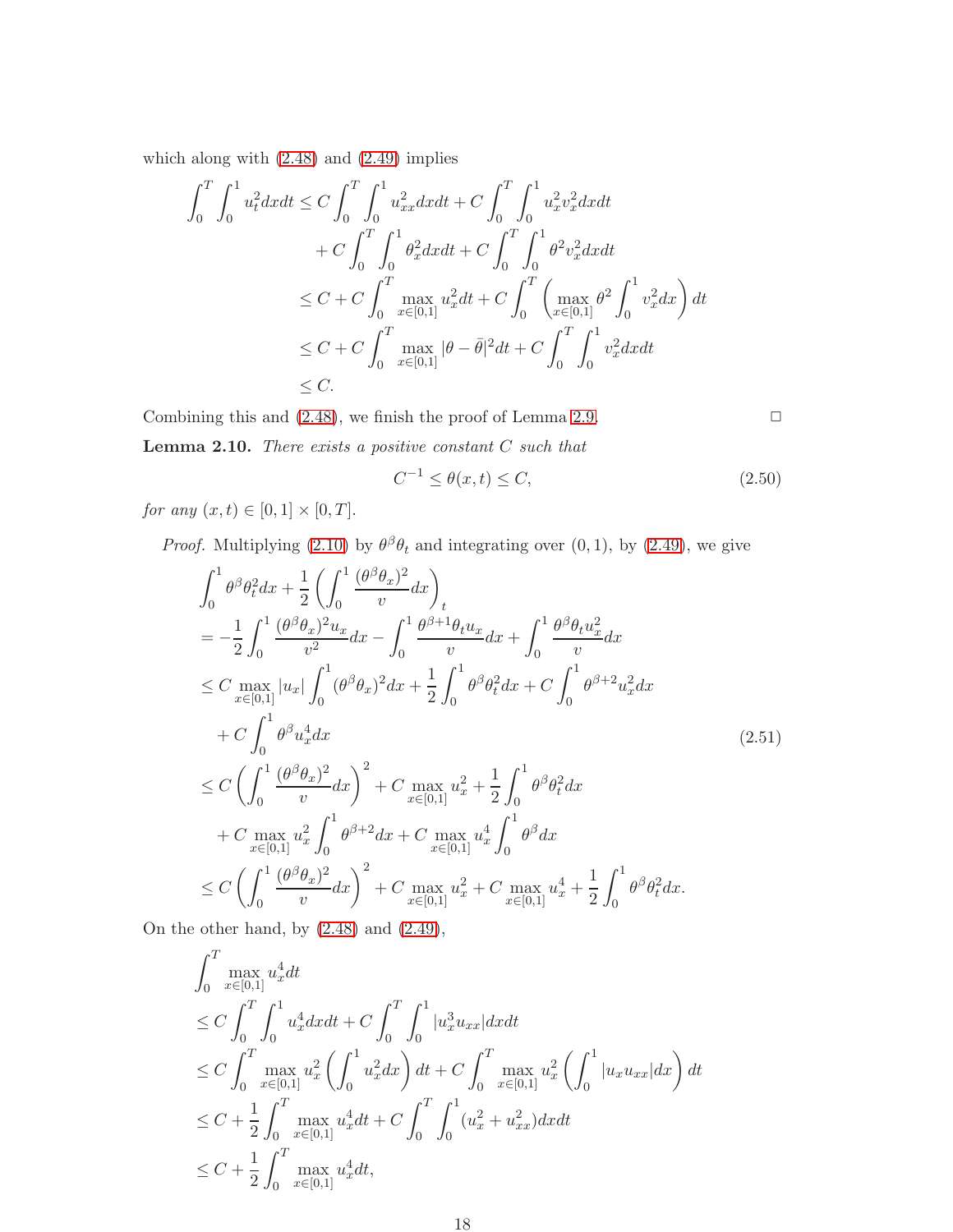which implies that

<span id="page-18-1"></span>
$$
\int_{0}^{T} \max_{x \in [0,1]} u_x^4 dt < C. \tag{2.52}
$$

Therefore, together with [\(2.52\)](#page-18-1), [\(2.49\)](#page-16-4) and [\(2.51\)](#page-17-1), by Gronwall's inequality, one gets

<span id="page-18-2"></span>
$$
\sup_{0 \le t \le T} \int_0^1 (\theta^\beta \theta_x)^2 dx + \int_0^T \int_0^1 \theta^\beta \theta_t^2 dx dt \le C. \tag{2.53}
$$

In particular,

$$
\max_{x \in [0,1]} \left| \theta^{\beta+1} - \bar{\theta}^{\beta+1} \right| \leq (\beta+1) \int_0^1 \theta^{\beta} |\theta_x| dx
$$
  
\n
$$
\leq C \left( \int_0^1 (\theta^{\beta} \theta_x)^2 dx \right)^{1/2}
$$
  
\n
$$
\leq C,
$$
\n(2.54)

which along with  $(2.22)$  gives  $(2.50)$  and we finish the proof of Lemma [2.10.](#page-17-2)  $\Box$ 

<span id="page-18-5"></span>Finally, we obtain the following estimate on the  $L^2((0,1) \times (0,T))$ -norm of  $\theta_t$  and  $\theta_{xx}$ .

**Lemma 2.11.** There exists a positive constant  $C$  such that

<span id="page-18-0"></span>
$$
\sup_{0 \le t \le T} \int_0^1 \theta_x^2 dx + \int_0^T \int_0^1 (\theta_x^2 + \theta_t^2 + \theta_{xx}^2) dx dt \le C. \tag{2.55}
$$

for any  $T > 0$ .

Proof. By [\(2.50\)](#page-17-0) and [\(2.53\)](#page-18-2),

<span id="page-18-3"></span>
$$
\sup_{0 \le t \le T} \int_0^1 \theta_x^2 dx + \int_0^T \int_0^1 \theta_t^2 dx dt \le C. \tag{2.56}
$$

Rewrite [\(2.10\)](#page-6-1) as

$$
\frac{\theta^{\beta}\theta_{xx}}{v} = -\frac{\beta\theta^{\beta-1}\theta_x^2}{v} + \frac{\theta^{\beta}\theta_x v_x}{v^2} - \frac{u_x^2}{v} + \frac{\theta u_x}{v} + \theta_t.
$$

Hence,

<span id="page-18-4"></span>
$$
\int_{0}^{T} \int_{0}^{1} \theta_{xx}^{2} dxdt \leq C \int_{0}^{T} \int_{0}^{1} (\theta_{x}^{4} + \theta_{x}^{2} v_{x}^{2} + u_{x}^{4} + u_{x}^{2} + \theta_{t}^{2}) dxdt
$$
  
\n
$$
\leq C + C \int_{0}^{T} \max_{x \in [0,1]} \theta_{x}^{2} dt + C \int_{0}^{T} \max_{x \in [0,1]} u_{x}^{4} dt
$$
  
\n
$$
\leq C + C \int_{0}^{T} \int_{0}^{1} |\theta_{x} \theta_{xx}| dxdt
$$
  
\n
$$
\leq C + C \int_{0}^{T} \int_{0}^{1} \theta_{x}^{2} dxdt + \frac{1}{2} \int_{0}^{T} \int_{0}^{1} \theta_{xx}^{2} dxdt
$$
  
\n
$$
\leq C + \frac{1}{2} \int_{0}^{T} \int_{0}^{1} \theta_{xx}^{2} dxdt,
$$
  
\n(2.57)

where we have used  $(2.26)$ ,  $(2.37)$ ,  $(2.50)$ ,  $(2.52)$  and  $(2.56)$ . Therefore, together with  $(2.57)$  and  $(2.56)$ , we give  $(2.55)$  and finish the proof of Lemma [2.11.](#page-18-5)

Proof of Theorem [1.1](#page-2-2) With Lemmas [2.1,](#page-4-0) [2.4,](#page-6-4) [2.6,](#page-9-2) [2.9,](#page-13-0) [2.10](#page-17-2) and [2.11](#page-18-5) at hand, one can prove Theorem [1.1](#page-2-2) by a standard argument. We omit it.  $\Box$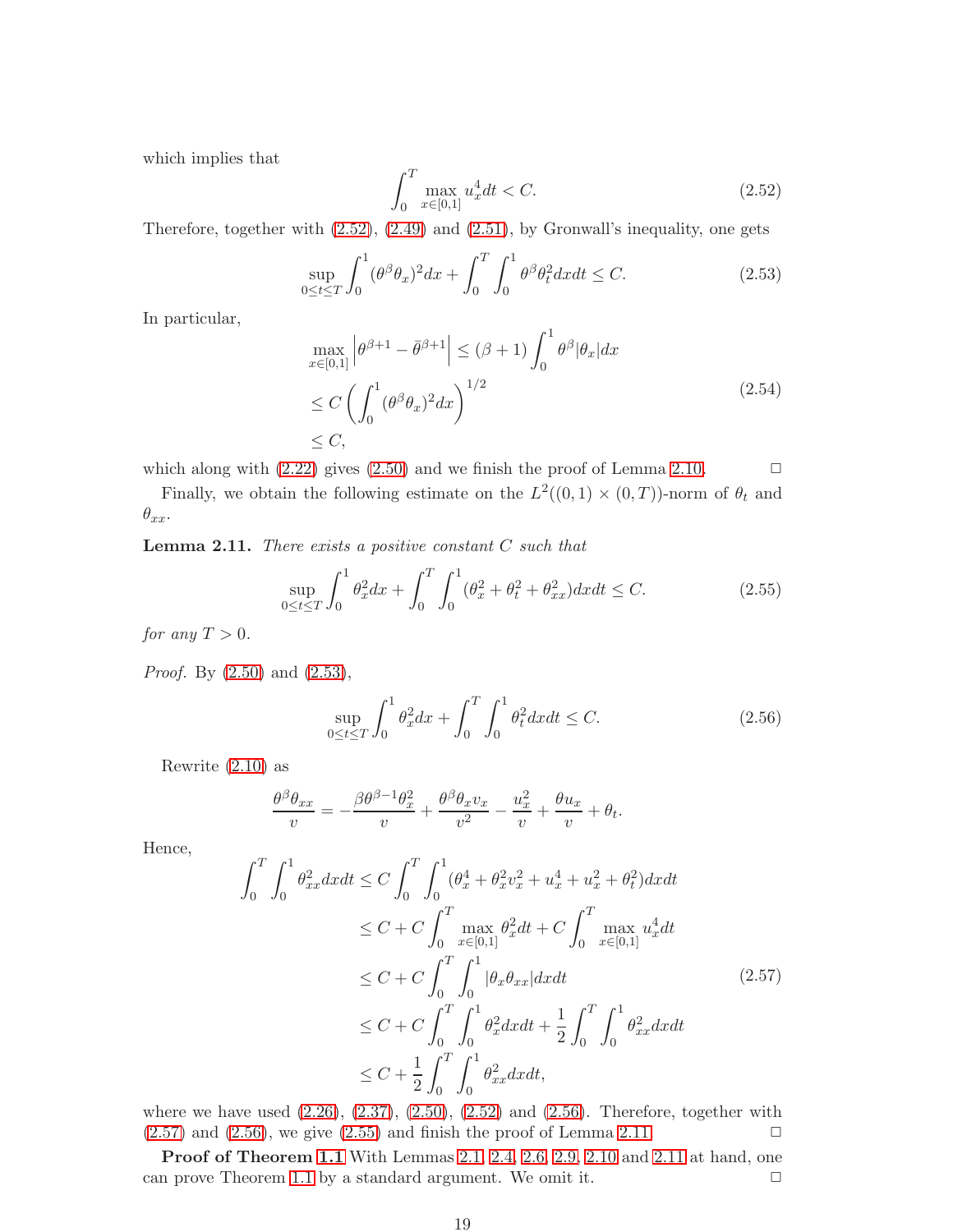## 3 Stability of the strong solutions

In this section, we will concentrate on studying the stability of the strong solutions when [\(1.14\)](#page-2-0) and [\(1.15\)](#page-2-1) both hold. As indicated in Remark [2.1,](#page-9-4) all the constants  $C, \tilde{C}$ , and  $C_0$  stated in Section 2 are independent of  $T$ .

<span id="page-19-4"></span>Lemma 3.1. It holds that

<span id="page-19-3"></span>
$$
\|(v-\hat{v},u,\theta-\hat{\theta})(\cdot,t)\|_{H^1(0,1)} \to 0, \quad \text{as} \quad t \to +\infty. \tag{3.1}
$$

where  $\hat{v}, \hat{\theta}$  are defined in [\(1.17\)](#page-3-1), [\(1.18\)](#page-3-2) respectively.

Proof. First, we check that

<span id="page-19-0"></span>
$$
\int_0^{+\infty} \left( \left| \frac{d}{dt} ||v_x(\cdot, t)||_{L^2}^2 \right| + \left| \frac{d}{dt} ||\theta_x(\cdot, t)||_{L^2}^2 \right| \right) dt \le C,
$$
\n(3.2)

where we have taken advantage of the following facts

$$
\int_0^1 v_x v_{xt} dx = \int_0^1 v_x u_{xx} dx
$$

and

$$
\int_0^1 \theta_x \theta_{xt} dx = -\int_0^1 \theta_{xx} \theta_t dx.
$$

As a result, we deduce from  $(2.26)$ ,  $(2.55)$  and  $(3.2)$  that

<span id="page-19-1"></span>
$$
\lim_{t \to +\infty} \int_0^1 (v_x^2 + \theta_x^2) dx = 0.
$$
\n(3.3)

In particular,

<span id="page-19-2"></span>
$$
\lim_{t \to +\infty} \int_0^1 ((v - \bar{v})^2 + (\theta - \bar{\theta})^2) dx \le C \lim_{t \to +\infty} \int_0^1 (v_x^2 + \theta_x^2) dx = 0.
$$
 (3.4)

Multiplying  $(1.2)$  by u and integrating over  $[0, 1]$  lead to

$$
\frac{1}{2} \left( \int_0^1 u^2 dx \right)_t + \int_0^1 \frac{u_x^2}{v} dx = \int_0^1 \left( \frac{\theta}{v} - p(t) \right) u_x dx \le C \int_0^1 |u_x| dx,
$$

which yields that there exists some constant  $C > 0$  such that for any  $N > 0$  and  $s, t \in [N, N + 1]$ 

$$
\int_0^1 u^2(x,t)dx - \int_0^1 u^2(x,s)dx \le C \int_N^{N+1} \int_0^1 |u_x| dx dx.
$$

Integrating this with respect to s over  $(N, N + 1)$ , together with  $(2.33)$ , we get

$$
\sup_{N \le t \le N+1} \int_0^1 u^2(x,t) dx \le C \left( \int_N^{N+1} \int_0^1 u_x^2 dx dr \right)^{1/2}.
$$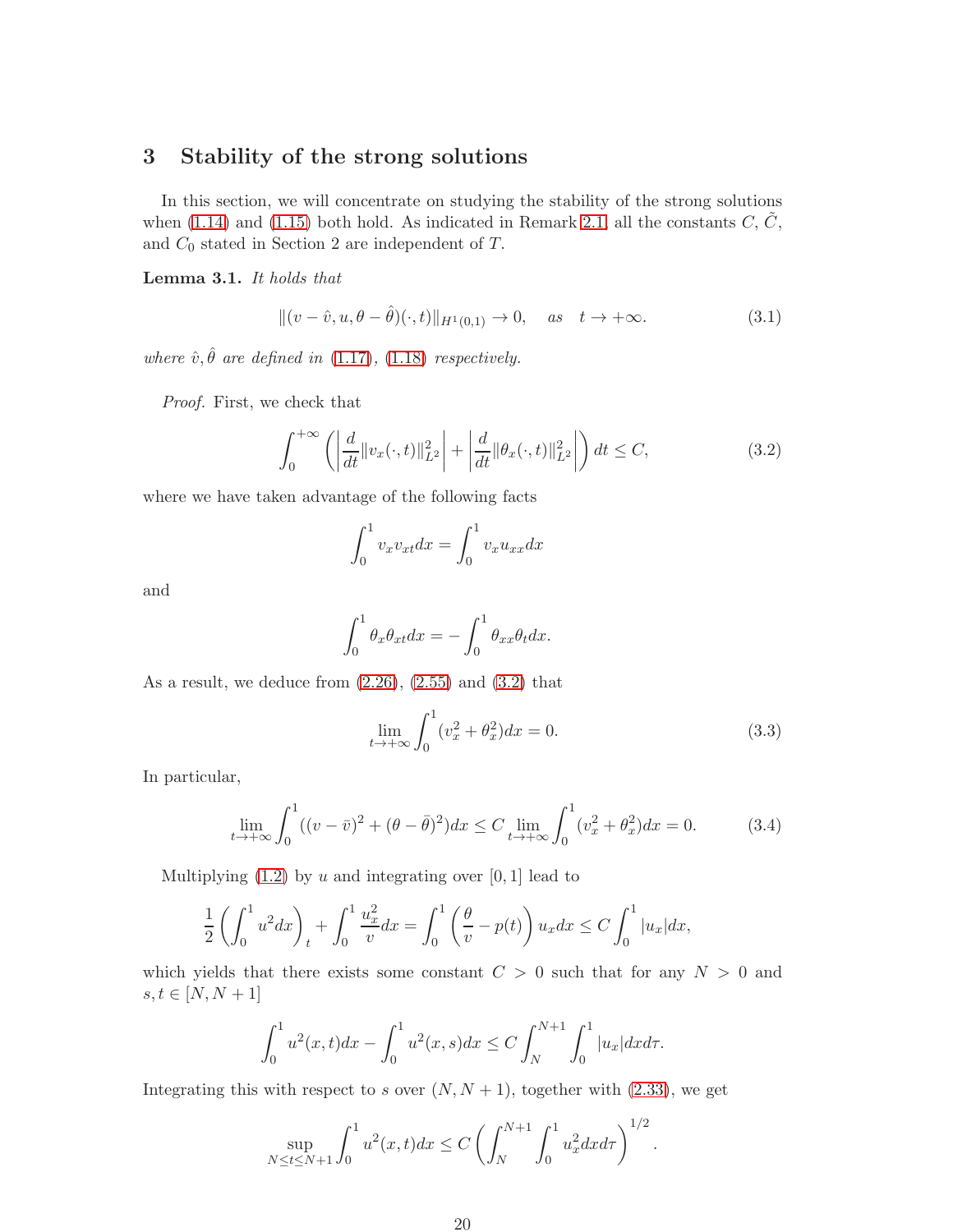Letting  $N \to +\infty$  and by [\(2.37\)](#page-12-2),

<span id="page-20-2"></span>
$$
\lim_{t \to +\infty} \int_0^1 u^2(x, t) dx = 0.
$$
\n(3.5)

Next, multiplying  $(2.4)$  by v and integrating over  $[0, 1]$ , we obtain

$$
\bar{\theta} - p(t)\bar{v} = \int_0^1 u_x dx + \int_0^1 u_x \int_0^x u dy dx - \left(\int_0^1 v \int_0^x u dy dx\right)_t, \tag{3.6}
$$

then

$$
\int_0^t (\bar{\theta} - p(t)\bar{v})^2 dt \le \frac{1}{2} \int_0^t (\bar{\theta} - p(t)\bar{v})^2 dt + C \int_0^t \int_0^1 u_x^2 dx dt + C + C \int_0^t \int_0^1 |u| dx \left( |\bar{\theta}'| + |p'(t)|\bar{v} + p(t)|\bar{v}'| \right) dt.
$$
\n(3.7)

On the other hand, Observe that, by [\(2.10\)](#page-6-1),

$$
\bar{\theta}' = -\int_0^1 \frac{\theta}{v} u_x dx + \int_0^1 \frac{u_x^2}{v} dx,
$$

which along with  $(2.37)$ ,  $(2.41)$  and  $(2.50)$  yields

<span id="page-20-0"></span>
$$
\int_0^{+\infty} (\bar{\theta}')^2 dt \le C \tag{3.8}
$$

and

$$
\int_0^{+\infty} (\bar{v}')^2 dt = \int_0^{+\infty} \left( \int_0^1 u_x dx \right)^2 dt \le C.
$$
 (3.9)

Therefore,

<span id="page-20-1"></span>
$$
\int_0^{+\infty} (\bar{\theta} - p(t)\bar{v})^2 dt \le C.
$$
\n(3.10)

Moreover, by [\(3.8\)](#page-20-0)- [\(3.10\)](#page-20-1),

$$
\int_0^{+\infty} \left| \frac{d}{dt} (\bar{\theta} - p(t)\bar{v})^2 \right| dt
$$
\n
$$
\leq C \int_0^{+\infty} \left| \bar{\theta} - p(t)\bar{v} \right| (|\bar{\theta}'| + |p'(t)|\bar{v} + p(t)|\bar{v}'|) dt
$$
\n
$$
\leq C \int_0^{+\infty} (\bar{\theta} - p(t)\bar{v})^2 dt + C \int_0^{+\infty} ((\bar{\theta}')^2 + |p'(t)| + (\bar{v}')^2) dt
$$
\n
$$
\leq C,
$$
\n(3.11)

which together with [\(3.10\)](#page-20-1) leads to

$$
\lim_{t \to +\infty} (\bar{\theta} - p(t)\bar{v}) = 0.
$$

In addition, by [\(2.8\)](#page-6-5), we have

<span id="page-20-3"></span>
$$
\bar{\theta} + p(t)\bar{v} = -\frac{1}{2} \int_0^1 u^2 dx + \int_0^1 \left(\theta_0 + \frac{u_0^2}{2} + p(0)v_0\right) dx + \int_0^t p'(\tau) \int_0^1 v dx d\tau, \quad (3.12)
$$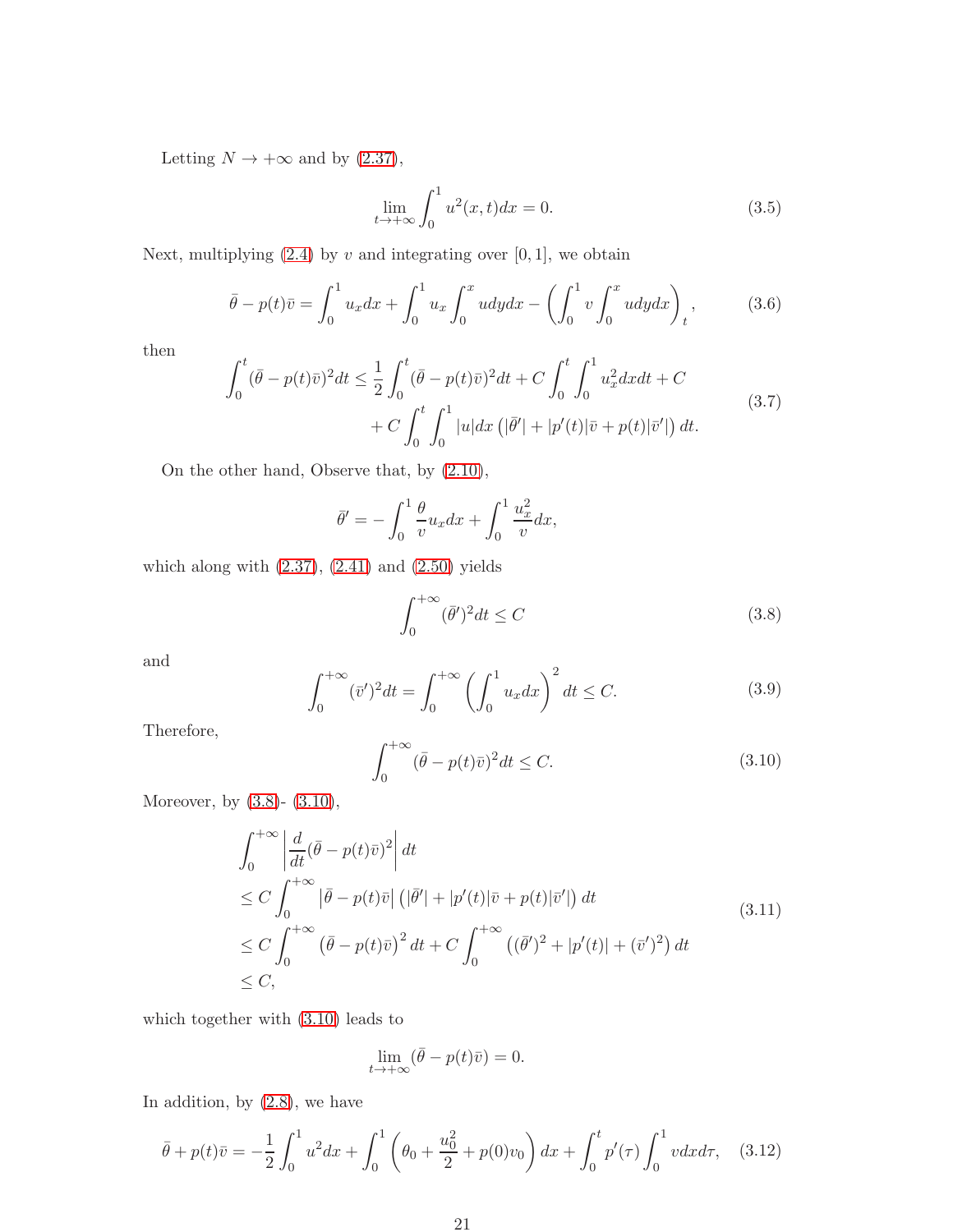Hence, by [\(3.5\)](#page-20-2) and [\(3.12\)](#page-20-3),

<span id="page-21-1"></span>
$$
\lim_{t \to +\infty} \bar{v} = \hat{v}, \quad \lim_{t \to +\infty} \bar{\theta} = \hat{\theta}.
$$
\n(3.13)

Finally, introducing

$$
\Phi(t) \triangleq \int_0^1 (u_x - \theta + p(t)v)^2 dx.
$$

Multiplying  $(2.4)$  by  $v$ , one checks that

$$
u_x - \theta + p(t)v = v \left( \int_0^x u dx \right)_t,
$$

which together with  $(2.41)$  implies

<span id="page-21-0"></span>
$$
\int_0^{+\infty} \Phi(t)dt \le C \int_0^{+\infty} \int_0^1 u_t^2 dxdt \le C. \tag{3.14}
$$

On the other hand, by  $(1.7)$ ,  $(2.37)$ ,  $(2.41)$ ,  $(2.55)$  and  $(3.14)$ , we conclude that

$$
\int_{0}^{+\infty} |\Phi'(t)|dt \leq C \int_{0}^{+\infty} \left| \int_{0}^{1} (u_x - \theta + p(t)v) u_{xt} dx \right| dt \n+ C \int_{0}^{+\infty} \left| \int_{0}^{1} (u_x - \theta + p(t)v) (-\theta + p(t)v)_t dx \right| dt \n= C \int_{0}^{+\infty} \left| \int_{0}^{1} (u_x - \theta + p(t)v)_x u_t dx \right| dt \n+ C \int_{0}^{+\infty} \left| \int_{0}^{1} (u_x - \theta + p(t)v) (-\theta + p(t)v)_t dx \right| dt \n\leq C \int_{0}^{+\infty} \int_{0}^{1} u_{xx}^2 dx dt + C \int_{0}^{+\infty} \int_{0}^{1} \theta_x^2 dx dt + C \int_{0}^{+\infty} \int_{0}^{1} v_x^2 dx dt \n+ C \int_{0}^{+\infty} \int_{0}^{1} u_t^2 dx dt + C \int_{0}^{+\infty} \int_{0}^{1} u_x^2 dx dt \n+ C \int_{0}^{+\infty} \int_{0}^{1} \theta_t^2 dx dt + C \int_{0}^{+\infty} |p'(t)| dt \n\leq C.
$$

Combining the above inequality with [\(3.14\)](#page-21-0), we derive

$$
\lim_{t \to +\infty} \Phi(t) = 0,\tag{3.15}
$$

which together with [\(3.3\)](#page-19-1) gives

<span id="page-21-2"></span>
$$
\lim_{t \to +\infty} \int_0^1 u_x^2 dx = 0.
$$
\n(3.16)

As a result, by virtue of  $(3.3), (3.4), (3.5), (3.13)$  $(3.3), (3.4), (3.5), (3.13)$  $(3.3), (3.4), (3.5), (3.13)$  $(3.3), (3.4), (3.5), (3.13)$  $(3.3), (3.4), (3.5), (3.13)$  $(3.3), (3.4), (3.5), (3.13)$  and  $(3.16),$  we establish  $(3.1).$   $\Box$ 

Proof of Theorem [1.2](#page-2-3) Notice that all the conclusions in Section [2](#page-4-1) are uniform with respect to time provided that [\(1.14\)](#page-2-0) and [\(1.15\)](#page-2-1) holds, by Theorem [1.1,](#page-2-2) the problem  $(1.1)-(1.7)$  $(1.1)-(1.7)$  $(1.1)-(1.7)$  has a unique global strong solution  $(v, u, \theta)$  satisfying  $(1.12)$  and v,  $\theta$  has a uniform positive below and upper bounds, Moreover, by Lemma [3.1,](#page-19-4) such  $(v, u, \theta)$ converges to a stationary state  $(\hat{v}, \hat{u}, 0)$  in  $H^1(0, 1)$  as  $t \to +\infty$ . we finish the proof of Theorem [1.2.](#page-2-3)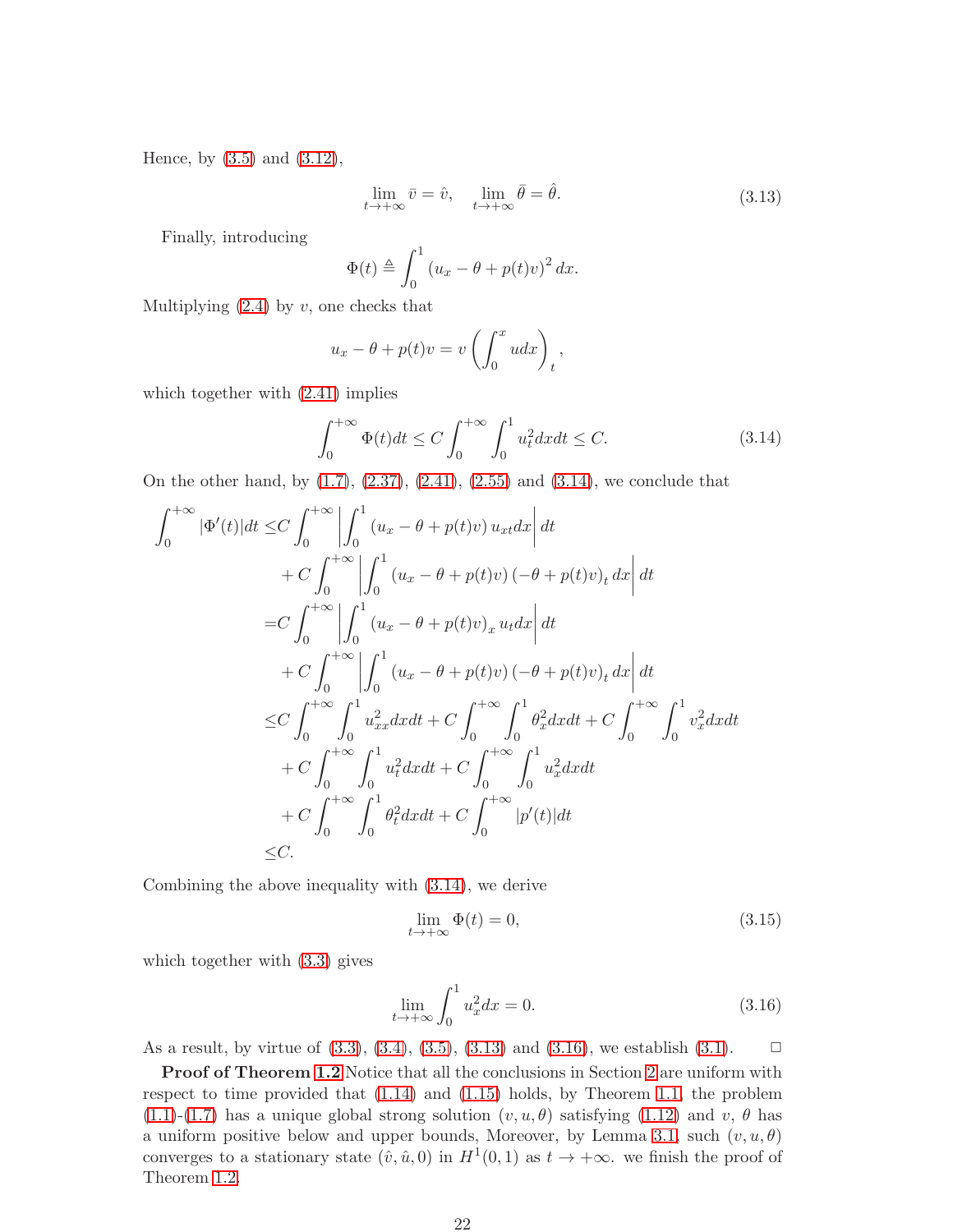#### <span id="page-22-1"></span>References

- [1] Amosov, A. A., Zlotnik, A. A.: Global generalized solutions of the equations of the one-dimensional motion of a viscous heat-conducting gas. Soviet Math. Dokl. 38 (1989), 1-5.
- [2] Amosov, A. A., Zlotnik, A.A.: Solvability "in the large" of a system of equations of the one-dimensional motion of an inhomogeneous viscous heat-conducting gas. Math. Notes 52 (1992), 753-763.
- <span id="page-22-2"></span><span id="page-22-0"></span>[3] Antontsev, S. N., Kazhikhov, A. V., Monakhov, V. N.: Boundary Value Problems in Mechanics of Nonhomogeneous Fluids. North-Holland, Amsterdam, 1990.
- <span id="page-22-10"></span>[4] Batchelor, G. K.: An Introduction to Fluid Dynamics. Cambridge University Press, London, 1967.
- [5] Duan, R., Guo, A., Zhu, C. J.: Global strong solution to compressible Navier-Stokes equations with density dependent viscosity and temperature dependent heat conductivity. J. Differential Equations 262 (2017), 4314-4335.
- <span id="page-22-11"></span><span id="page-22-3"></span>[6] Hsiao, L.: Quasilinear Hyperbolic Systems and Dissipative Mechanisms, World Scientific Publisher Co., 1997.
- [7] Huang B., Shi X. D., Sun Y.: Global strong solutions to compressible Navier-Stokes system with degenerate heat-conductivity and density-depending viscosity. J. Differential Equations 12 (2019), 4314-4335.
- <span id="page-22-4"></span>[8] Hsiao, L., Jiang, S.: Nonlinear hyperbolic-parabolic coupled systems, Handbook of Differential Equations: Evolutionary Equations, Elsevier, 1 (2004), 287-384.
- <span id="page-22-5"></span>[9] Huang, B., Shi X. D.: Nonlinearly exponential stability of compressible Navier-Stokes system with degenerate heat-conductivity. [arXiv:1809.00467.](http://arxiv.org/abs/1809.00467)
- <span id="page-22-9"></span>[10] Jenssen, H. K., Karper, T. K.: One-dimensional compressible flow with temperature dependent transport coefficients, SIAM Journal on Mathematical Analysis, 42 (2010), 904-930.
- <span id="page-22-7"></span>[11] Jiang, S.: On initial-boundary value problems for a viscous, heat-conducting, onedimensional real gas, J. Differential Equations 110 (1994), 157-181.
- <span id="page-22-8"></span>[12] Jiang, S.: On the asymptotic behavior of the motion of a viscous, heat-conducting, one-dimensional real gas, Math. Z. 216 (1994), 317-336.
- <span id="page-22-12"></span>[13] Kazhikhov A. V.: To a theory of boundary value problems for equations of onedimensional nonstationary motion of viscous heat-conduction gases, in: Boundary Value Problem for Hydrodynamical Equations, No.50,Institute of Hydrodynamics, Siberian Branch Acad. USSR, 1981,37-62, in Russian.
- <span id="page-22-13"></span>[14] Kawashima, S., Nishida, T.: Global solutions to the initial value problem for the equations of one dimensional motion of viscous polytropic gases. J. Math. Kyoto Univ. 21 (1981), 825-837.
- <span id="page-22-6"></span>[15] Kawohl, B.: Global existence of large solutions to initial-boundary value problems for a viscous, heat-conducting, one-dimensional real gas, J. Differential Equations 58 (1985), 76-103.